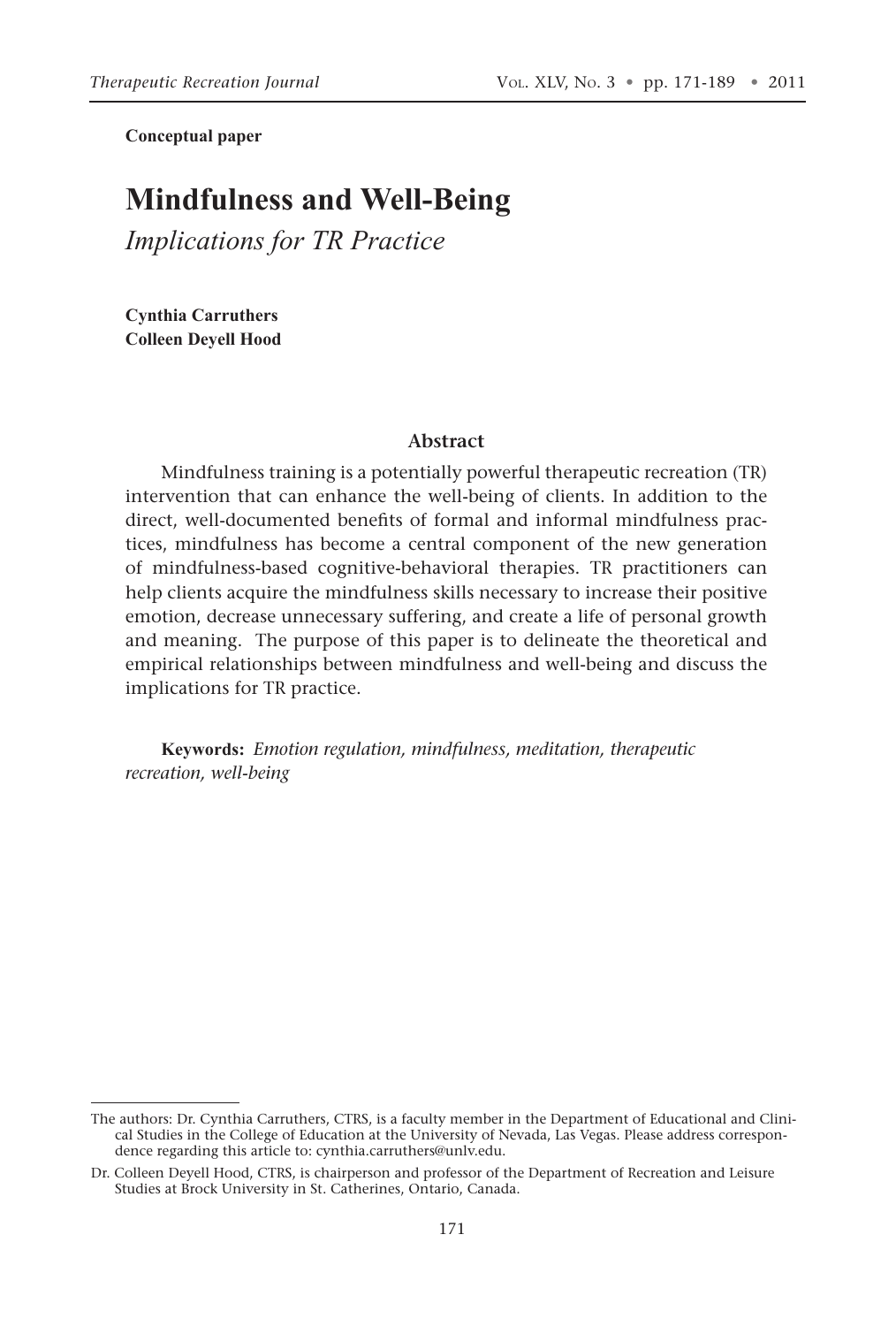A significant evolution is occurring in health and human services, and the positive psychology movement is at the forefront of this transformative change (Seligman, 2004). The focus of positive psychology is the understanding of "what makes life worth living: positive emotion, positive character, and positive institutions" and application of the science to the betterment of humankind (Seligman, 2004, p. xi). There has been a growing awareness that the elimination of problems or deficits alone does not result in healthy, competent, vibrant people or communities (Keyes & Lopez, 2002). As a result of this shift, health and human service professionals are focusing increasingly on helping individuals cultivate the strengths, capacities, and resources necessary to flourish (Joseph & Linley, 2006; Seligman, 2011). Paradoxically, strong, thriving individuals are much more capable of navigating and overcoming life's problems and challenges when they do occur (Frisch, 2006; Seligman & Peterson, 2003). They are more physically and emotionally resilient. Therapeutic Recreation (TR) professionals have a vital role to play in helping individuals with disabilities acquire the capacities and resources necessary to thrive.

A recent TR service model, the Leisure and Well-Being Model (LWM), reflects this positive, strengths-based approach and proposes that the outcome of TR services should be the enhanced well-being of clients (Carruthers & Hood, 2007). Individuals with high levels of well-being experience more positive than negative emotion and high life satisfaction (i.e., subjective well-being), as well as personal growth and meaning in their lives (i.e., eudaimonic or psychological well-being; Pollard & Rosenberg, 2003). Therefore, within the LWM, the foci of TR services are working with clients to (a) increase positive emotion and reduce suffering on a daily basis (emotion regulation) and (b) develop and express their full potential through the development of their psychological, social, cognitive, physical, and environmental resources (Hood & Carruthers, 2007). The LWM articulates the theoretical and applied mechanisms through which TR professionals can enhance the well-being of clients through leisure-based and other psycho-educational interventions.

Mindfulness training is a potentially powerful intervention that can be used by TR professionals to enhance the well-being of the clients they serve (Hood & Carruthers, 2007) and is defined as one of the components of TR service within the LWM. Mindfulness can be defined as the awareness that emerges through paying attention, purposefully and nonjudgmentally, to the unfolding of experience moment by moment (Kabat-Zinn, 2003). This mindful attention and openness to the present moment allows individuals to disengage from automatic thoughts, habitual reactions, and dysfunctional behavior patterns (Brown & Ryan, 2003), resulting in more autonomous, authentic choices and actions that are freer from internally and externally controlling forces (Brown, Ryan, & Creswell, 2007). Mindfulness is essential for healthy self-regulation and fully engaged living (Deci & Ryan, 2008). Mindfulness practices have as their focus the holistic well-being and "exceptional development" of the individual, both of which are foundational goals of positive psychology (Walsh, 2001, p. 83).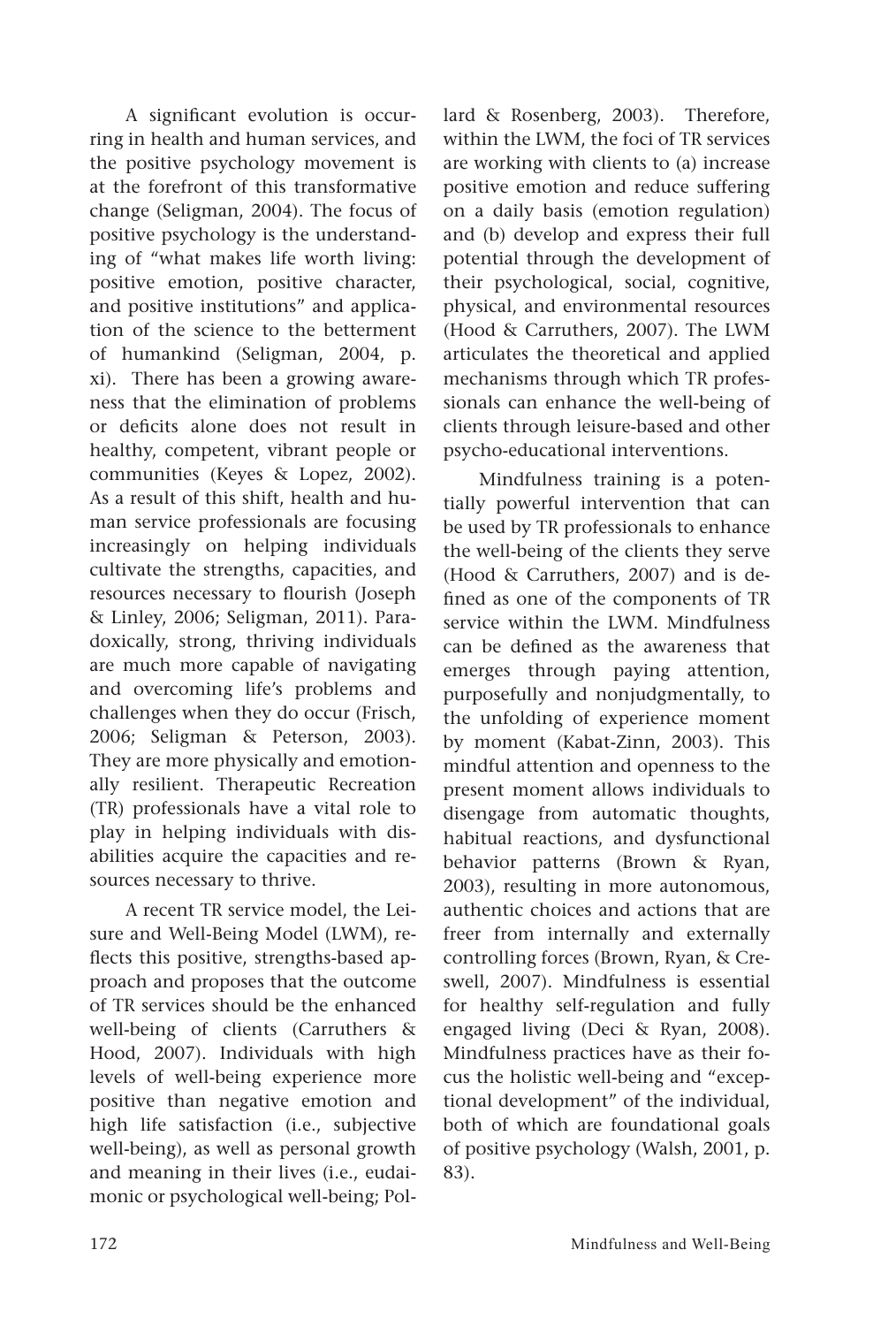TR professionals have been teaching meditation as a relaxation technique to clients for many years. However, in recent years, mindfulness interventions, as well as the research on the benefits of mindfulness training, have grown exponentially (Kabat-Zinn, 2003; Kostanski & Hassed, 2008). This research demonstrates that mindfulness interventions and practices can increase subjective and psychological well-being, two articulated goals of TR practice. Moreover, research suggests that mindfulness is intimately connected with leisure in that mindfulness can serve as a meaningful form of contemplative leisure engagement, as well as enhance both the enjoyment and benefits obtained through leisure experiences (Gim, 2009). Mindfulness interventions have been found to be effective with a wide variety of clinical and nonclinical populations, and have assumed a central role in the new generation or "Third Wave" of cognitive-behavioral therapies (Kingdon & Dimech, 2008). The purpose of this paper is to delineate the theoretical and empirical relationships between mindfulness and well-being and discuss the implications for TR practice.

### **Mindfulness Meditation**

Meditative practices are used to cultivate the capacity to deliberately focus one's attention on a phenomenon in the present moment (Kabat-Zinn, 1990), in other words, to train the mind (Brown, 2009). Mindfulness can be enhanced through dedicated practice (Carmody & Baer, 2008), both formal and informal (Kostanski & Hassed, 2008). Each time individuals notice their minds have wandered and gently bring themselves back to the present moment, the "mindfulness muscle" is strengthened (Wagner, Rathus, & Miller, 2006, p. 178).

The two major classes of meditation, concentration and mindfulness, both begin with a restriction of attention to a single object or point, such as the breath, a sound (e.g., mantra), or a visual object (e.g., candle). In concentration meditation, that singular focus is maintained and any divergent mental activity is considered a distraction from the object of concentration and dismissed from awareness (Kabat-Zinn, 1982). According to Kabat-Zinn (1982), in mindfulness meditation, meditative practice begins with concentration on one primary object until attention is relatively stable and some stillness of mind is established. Then the meditator allows the objects to which she or he is mindfully attending to expand (usually in stages) to include all physical and mental events occurring in the present moment. When the meditator notices a "drift" from present-centered awareness, attention is gently redirected toward a stable object, such as the breath, to reanchor attention in the present. Then, "when the faculty of detached (i.e., defused, nonjudgmental, noninterpretive) observation becomes stable, the field of awareness is allowed to expand again" (Kabat-Zinn, 1982, p. 34). Within this process, thoughts, emotions, and sensations are brought to attention in open awareness and then released to make room for the "deep knowing" of the next moment (Hamilton, Kitzman, & Guyotte, 2006; Shapiro, Carlson, Astin, & Freedman, 2006).

There are a number of leisure activities that can be used to cultivate mindfulness. They include formal mindfulness practices, such as sitting meditation; movement-based medita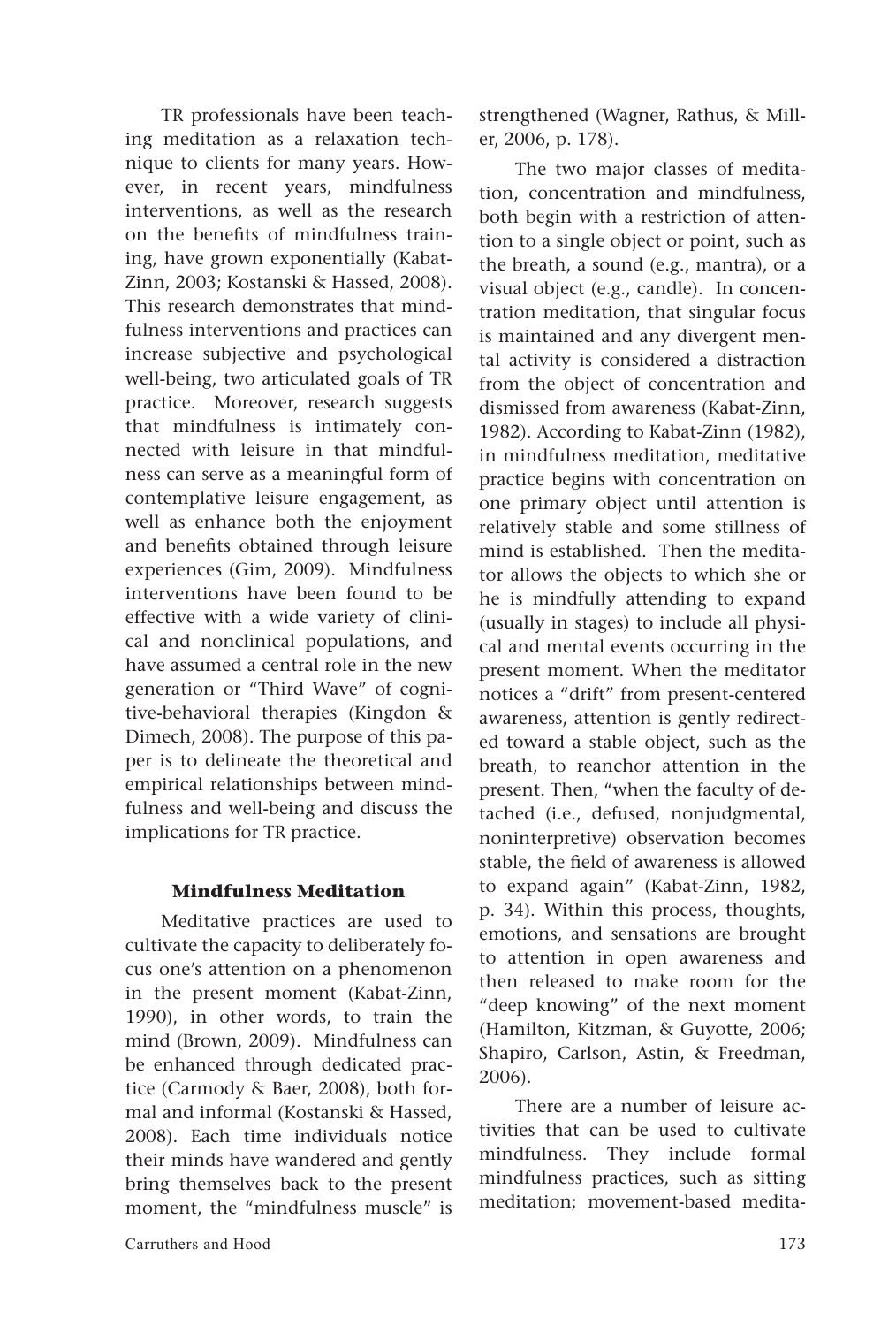tive practices, such as yoga, walking, tai chi, Pilates (Brazier, Mulkins, & Verhoef, 2006; Caldwell, Harrison, Adams, Quin, & Greeson, 2010; Carmody, Reed, Kristeller, & Merriam, 2008); and nature-based experiences (Borrie & Roggenbuck, 2001; Heintzman, 2010). Formal mindfulness practices usually require engagement for long periods (30-60 minutes sessions) and may include extended retreats (Baer & Krietemeyer, 2006; Roemer & Orsillo, 2003).

Leisure can also serve as a context for informal mindfulness practice. In informal practice, in the course of their daily activities, individuals direct their attention toward a focal object or experience, such as their breath or a task, and allow their minds to settle (Germer, 2005). When their mind "wanders" or gets distracted from the immediate experience, the thoughts and emotions are identified, observed, and labeled calmly; then attention is directed back toward the immediate experience (Germer, 2005). The meditation practice involves repeatedly refocusing one's attention until the mind learns to "stay" (Brown, 2009). Pleasant activities, such as leisure, provide a useful context for early informal practice, as they typically are interesting and attractive, making it easier to focus (Kabat-Zinn, 1990). Leisure is also a context in which individuals have greater control over distractions and competing demands. In leisure, individuals can practice mindfulness by directing their undivided attention to day-today leisure experiences, such as playing with a child, watching a sunset, listening to music, eating a dessert, talking with a friend, or planting a garden (Kabat-Zinn, 2003). Leisure can provide an optimal context for contemplative practices (Gim, 2009). TR professionals can help clients establish mindfulness practices, both formal and informal, that contribute to overall well-being.

There is much research indicating that formal and informal mindfulness training and practices have many benefits for both clinical and nonclinical populations, and the mechanism of change is increased mindfulness (Baer, 2003; Brown et al., 2007; Caldwell et al., 2010; Carmody & Baer, 2008; Greeson, 2009; Nyklicek & Kuijpers, 2008). Not surprisingly, meta-analyses of the efficacy of mindfulness training (which often includes sitting meditation, body scans, movement-based meditation, and informal meditation) parallel the outcomes of mindfulness, including increases in psychological, physical, and cognitive well-being (Baer, 2003, Baer & Krietemeyer, 2006; Grossman, Niemann, Schmidt, & Walach, 2004). Individuals with physical and emotional illnesses and disabilities may especially benefit from mindfulness practices as they have been found to reduce perceptions of physical pain, promote healing, and facilitate emotional and behavioral coping (Kabat-Zinn, 2003; Ludwig & Kabat-Zinn, 2008).

Research on meditation in motion practices, such as tai chi, yoga, and Pilates, indicates they too can be effective individually in enhancing well-being (Caldwell et al., 2010; Posadzki, Parekh, & Glass, 2010). Tai chi, a combination of meditation, controlled breathing, and gentle movement, contributes to increases in positive affect, life satisfaction, well-being, and health perceptions, and decreases in negative affect and psychological distress (Li et al., 2001; Posadzki et al., 2010). Yoga, the deliberate movement through postures that emphasize form and controlled breathing, brings focused, nonjudg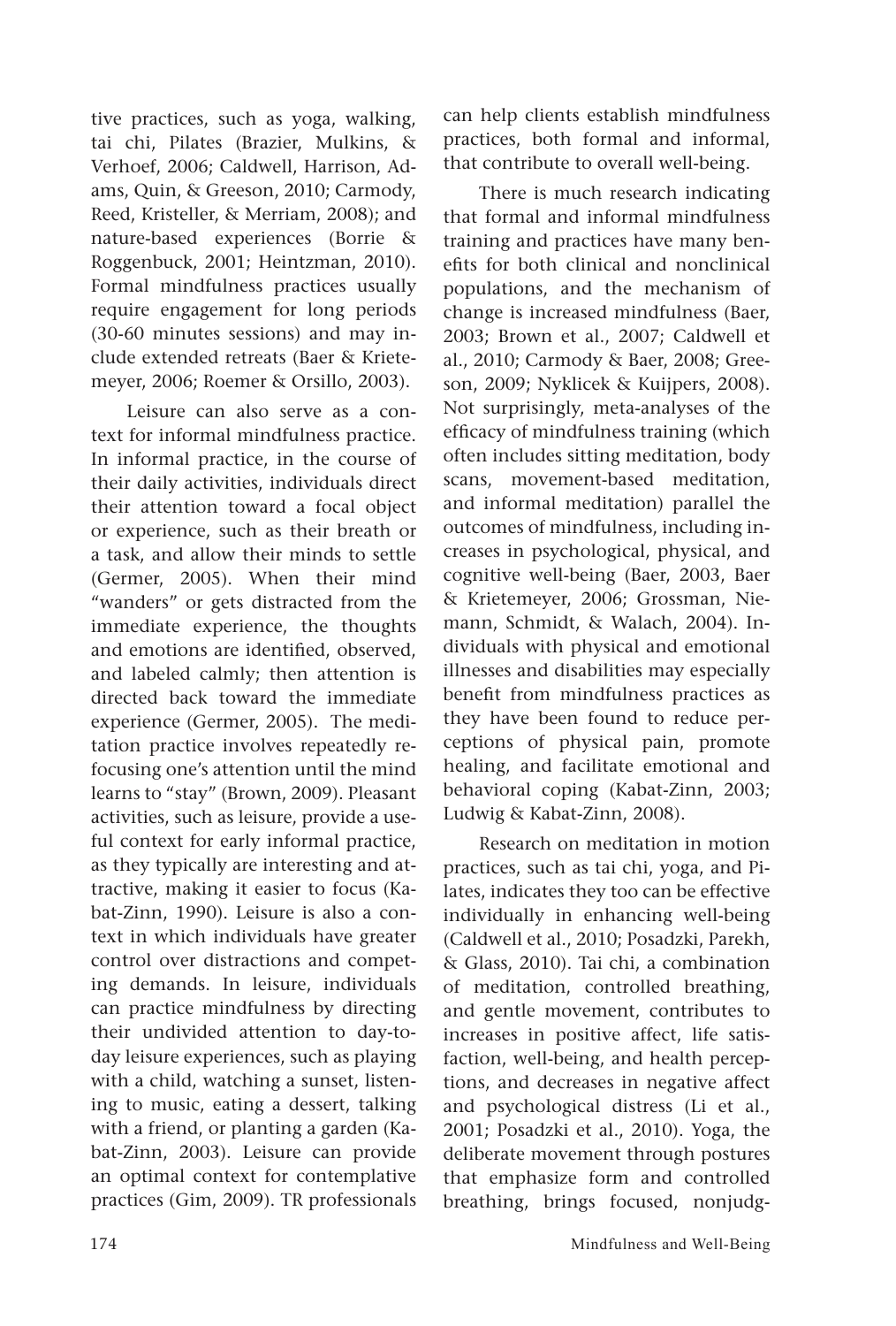mental attention to experience in the present moment (Salmon, Lush, Jablonski, & Sephton, 2009). Research suggests that the practice of yoga leads to increases in emotional and physical well-being and decreases in emotional and physical distress (Posadzki & Parekh, 2009; Salmon et al., 2009). Although much less research has been conducted on the benefits of Pilates, a combination of concentration, controlled breathing, and coordination of body and mind, or other types of mindful movement, there is evidence that it can result in increased mindfulness and enhanced well-being (Caldwell et al., 2010; Caldwell, Harrison, Adams, & Triplett, 2009; Cohen, Laskowski & Rambur, 2008). Indeed, engagement in any physical activity can be mindfulness practice if one's full nonjudgmental attention is brought to the experience (Lu, Tito, & Kentel, 2009). Any and all of these practices could be important components of TR services.

## **Mindfulness-based Cognitive Behavior Therapy**

Because the practice of mindfulness has a positive impact on well-being, it is being increasingly incorporated into cognitive-behavioral therapies. In the new mindfulness-based cognitive-behavioral therapies, mindfulness practices play a central role in the navigation of behavioral change and the thoughts that can derail the change process (Siegel, 2010). Although all of the mindfulness-based cognitive-behavioral therapies incorporate mindfulness, they differ on the extent to which they use formal and informal meditation to cultivate attention and awareness, as well as the role of mindfulness in the behavioral change process. Mindfulness-based Stress Reduction

(MBSR; Kabat-Zinn, 1990) and Mindfulness-based Cognitive Therapy (MBCT; Segal, Teasdale, & Williams, 2004) include both formal and informal meditation training, while Acceptance and Commitment Therapy (ACT; Hayes, Strosahl, & Wilson, 1999) and Dialectical Behavior Therapy (DBT; Robins, Schmidt, & Linehan, 2004) incorporate mindfulness practices through shorter and less formal activities and exercises (Baer & Krietemeyer, 2006). In MBSR, increased mindfulness is the primary focus of the intervention with the belief that mindfulness will lead organically to less distress, as well as greater well-being in everyday life (Kabat-Zinn, 2003; Roemer & Orsillo, 2003). Both MBSR and MBCT suggest that individuals need a disciplined, committed meditative practice to anchor effective, mindful engagement with life (Kabat-Zinn, 1990; Ma & Teasdale, 2004). ACT and DBT incorporate mindfulness as an important component of effective, systematic behavioral change, using mindfulness as a tool for navigating the emotions, thoughts, and urges that can interfere with creating a valued life (Baer & Krietemeyer, 2006; Roemer & Orsillo, 2003). TR practitioners often use cognitive-behavioral techniques to facilitate client change (Carruthers & Hood, in press). Therefore, it is essential that they have an understanding of the role of mindfulness in contemporary cognitive-behavioral therapies.

## **Mindfulness Training and Emotion Regulation**

Mindfulness is becoming central to many current therapeutic interventions targeting emotion regulation (Kostanski & Hassed, 2008), an aspect of well-being addressed through TR interventions. According to the LWM,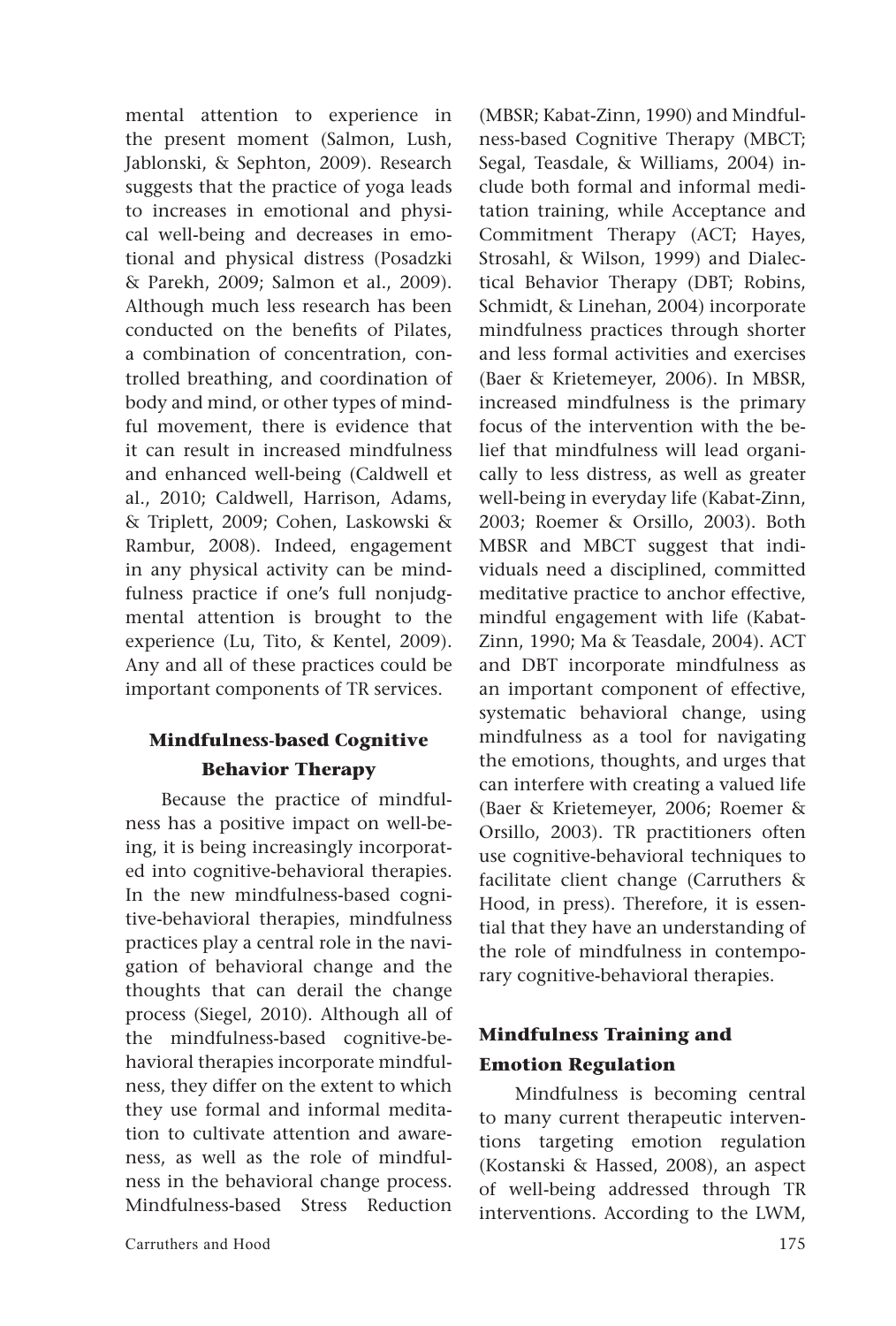the central goals of TR are helping clients cultivate positive emotion as well as cope with negative emotion, and navigate adversity. However, prior to TR practitioners' inclusion of mindfulness training in their practice, it is very important that they acquire a basic familiarity with the theoretical assumptions of mindfulness (Holmes, Georgescu, & Liles, 2006; Kabat-Zinn, 2003), especially as they relate to intentional client change.

**Mindfulness and positive emotion.** Positive emotion is extremely important to well-being (Diener & Biswas-Diener, 2008; Fredrickson, 2009). Fundamentally, mindfulness contributes to well-being by increasing the intensity and frequency of positive emotion (Brown & Ryan, 2008; Fredrickson, Coffey, Pek, Cohn, & Finkel, 2008). The practice of meditation appears to result in "significant increases in left-sided activation in the anterior cortical area of the brain" which is associated with positive affect and observed in individuals with "more dispositional positive affect" (Kabat-Zinn, 2003, p. 152). The content of meditation, such as the regular practice of loving-kindness meditation, with its focus on empathy and compassion for oneself and others, can elevate positive emotion (Fredrickson et al., 2008). Additionally, emotion regulation is enhanced by the capacity to selectively attend to positive stimuli in one's internal or external environment and experience fully the resultant positive emotion (Hamilton et al., 2006, p. 125). Thus, meditation can be used to direct attention toward positive experiences and become fully present for those experiences (Hamilton et al., 2006). When individuals are completely immersed in moment-tomoment experience without psychic entropy (i.e., mindfully), they experience flow or true enjoyment (Csikszentmihalyi, 1990; Langer, 2005). Living in awareness allows us to be fully present for "what is most beautiful and meaningful in our lives" (Kabat-Zinn, 1990, p. 24).

Savoring "the capacity to attend to, appreciate, and enhance the positive experiences in one's life [is a] narrower concept than mindfulness" (Bryant & Veroff, 2007, p. 87). Savoring includes the intention to fully and actively engage in a pleasant experience with a restricted focus on the positive qualities of the experience and the resultant positive feelings (Bryant & Veroff; Germer, 2009). Savoring life's joys is associated with the intensity and frequency of happiness (Lyubomirsky, 2008). The positive emotions that result from savoring have many psychological, social, cognitive, and physical benefits and should be intentionally cultivated (Carruthers & Hood, 2004). However, it is important to place savoring and the intentional cultivation of positive emotion within a mindfulness context. Two central tenets of mindfulness are nonjudgmental, nonevaluative observation of present experience and nonattachment to positive over negative feelings (Kabat-Zinn, 1990; Langer, 2005). Individuals have a tendency to want to cling to positive internal experiences and avoid unpleasant internal experiences (Kabat-Zinn, 1990). When savoring, it is important to be mindfully aware of the positive experience when in it, then let it go and mindfully engage in the next experience in one's life (Germer, 2009). The positive anticipation of future events or reminiscence about past events can be a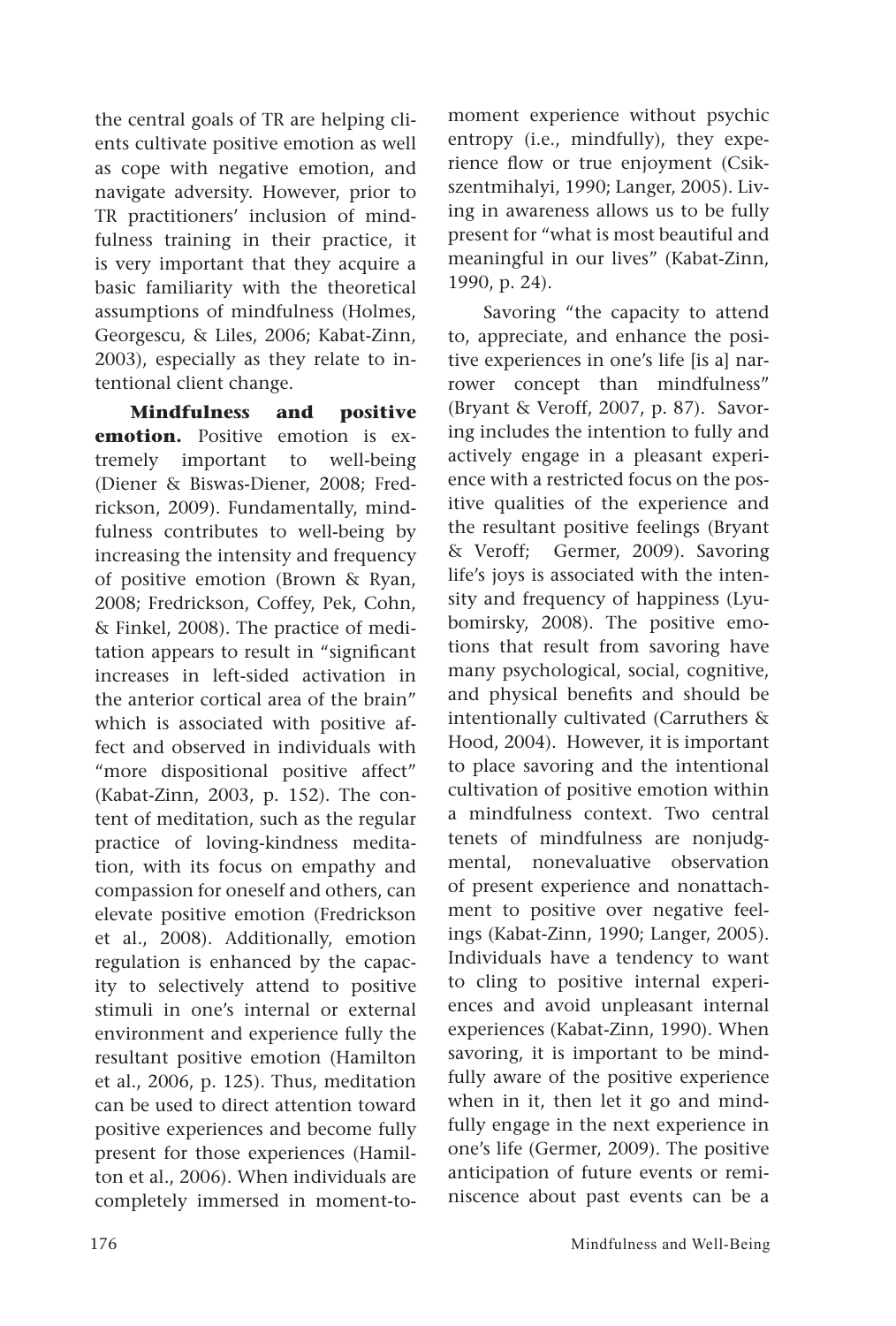very positive form of savoring as long as the person does not become overly attached to those experiences at the expense of living fully in the present moment (Hayes, 2004; Holmes et al., 2006). Similarly, it is important not to use an enjoyable activity as an avoidance strategy (i.e., distraction; Rapgay & Bystrisky, 2009). If a difficult emotion arises, "feel what one is feeling and then engage in activities that are likely to give rise to a second, more positive feeling" (Holmes et al., 2006, p. 318). The positive activities are then treated as anchors for one's attention, rather than avoidance of internal experiences (Holmes et al., 2006).

In addition to being fully present for the pleasurable experiences in one's life, positive emotion also arises from the cultivation of one's strengths and capacities (Seligman, 2011). There is strong empirical evidence that mindfulness contributes to the cultivation of psychological, physical, cognitive, and social resources (Brown, 2009; Brown et al., 2007), all of which are intended outcomes of TR services (Carruthers & Hood, 2007). Mindfulness has long been associated with excellence in both being (i.e., traits and character strengths) and doing (i.e., peak performance; Brown, 2009). Research suggests that it is associated with authenticity, the "unobstructed view of one's true, core self" (Lakey, Kernis, Heppner, & Lance, 2008); selfactualization, the satisfaction of one's basic needs for autonomy, competence, and relatedness (Brown & Ryan, 2003); spirituality, meaning and peace in one's life (Carmody et al., 2008); manageability (Dobkin, 2008); and quality of life (Roemer & Orsillo, 2007). Mindfulness contributes to the cultivation of physical resources, including functional independence, health, and vitality (Grossman, Niemann, Schmidt, & Walach, 2004). Cognitive resources, including cognitive flexibility, creativity, problem solving, and neuroplasticity, are elevated (Alexander, Chandler, Langer, Newman, & Davies, 1989; Brown, 2009; Langer, 1997). Research also suggests that mindfulness is associated with a greater ability to experience flow (Kee & Wang, 2008), contributing both to the personal growth and evolving complexity (Csikszentmihalyi, 1990) and to the peak performance of the individual (Gardner & Moore, 2007). Mindfulness facilitates an approach orientation and openness to experience (Dobkin, 2008; Lyubomirsky, 2008), thereby expanding the boundaries of one's life (Fredrickson, 2009). Mindfulness has great potential to contribute to the positive emotion, personal growth, and well-being of individuals (Fredrickson, 2009), all of which are intended outcomes of TR services (Carruthers & Hood, 2007).

**Mindfulness and the reduction of suffering.** In addition to enhancing positive emotion, mindfulness contributes to subjective wellbeing by reducing needless suffering (Luoma, Hayes, & Walser, 2007). Research indicates that mindfulness training reduces negative affect (i.e., dysthymia, anxiety, depression, emotional lability), as well as thoughtless, reactive coping (Brown & Ryan, 2003; Hamilton et al., 2006).

Mindfulness is attention toward and awareness of the body, emotions, thoughts, and phenomena in the present moment, whether pleasant or unpleasant, rather than ruminations about past or future experiences or other distractions from the present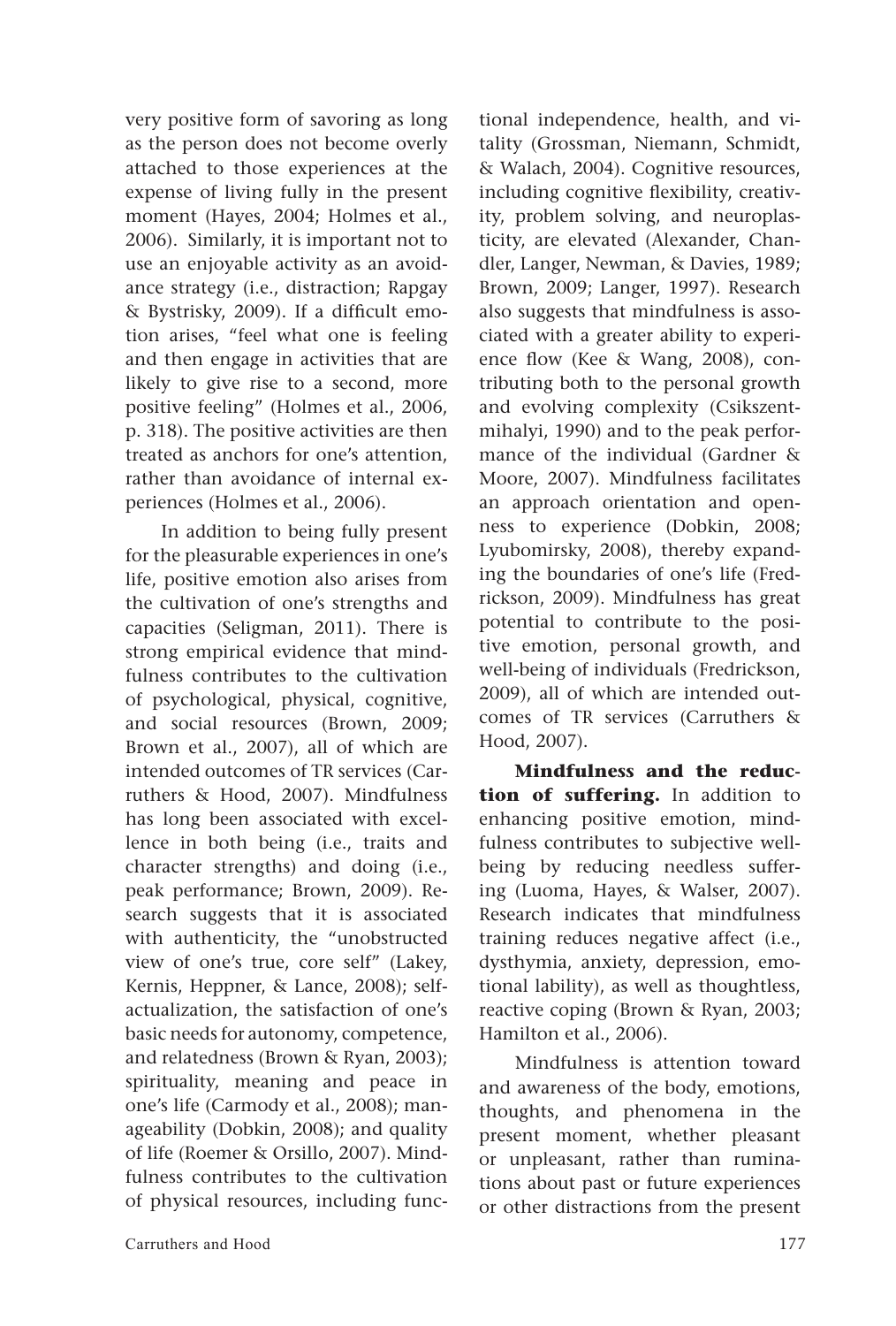moment (Jain et al., 2007; Orsillo, Roemer, Lerner, & Tull, 2004; Rapgay & Bystrisky, 2009). Mindfulness creates unity with the actuality of the present moment (Kingdon & Dimech, 2008). In mindfulness, whatever crosses the field of consciousness (i.e., thoughts, emotions, and sensations) is recognized as impermanent, passing phenomenon; it is noticed with curiosity and neutral interest, rather than reactivity, whether avoiding or clinging (Kabat-Zinn, 2003). The focus of mindfulness is the acceptance of reality as it really is, rather than "phenomenologically spending time in an illusory world" of negative thoughts in which the body and mind react to "mentally constructed realities as if those realities were actually happening" (Borkovec & Sharpless, 2004, p. 211). When distressing thoughts emerge, they are identified, observed, and labeled calmly (Brown & Ryan, 2008; Wagner et al., 2006). When painful emotions or sensations emerge, they are allowed into open awareness, labeled, and accepted gently with self-compassion, while being recognized as temporary phenomenon (Germer, 2009). Individuals notice, rather than react, to their internal experience (Holmes et al., 2006). Mindfulness decreases the likelihood of becoming "hooked" by the content of consciousness (Brown & Ryan, 2003). Instead of feeding one's own suffering by getting pulled into the illusory drama of these thoughts and feelings, individuals learn to create a "calm place from which it can be observed" (Segal et al., 2004, p. 55).

The new generation of mindfulness-based cognitive-behavioral therapies reflects this emphasis on mindfulness and acceptance, rather than avoidance of internal, personal experiences (Kingdon & Dimech, 2008). Traditionally, cognitive-behavioral therapies have focused on helping clients change or control the content of their thoughts (e.g., "I am not worthwhile", "If I try and fail, it will be humiliating") through interventions such as thought stopping or judging and challenging the validity of a thought (Hamilton et al., 2006; Holmes et al., 2006). The new wave of cognitive-behavioral therapies recognizes that the content of the thought does not have to be changed or controlled directly if it is recognized only as a passing thought and noticed with neutral interest, resulting in less identification and fusion with, as well as reactivity to, those internal events (Hayes, 2004; Luoma et al., 2007).

This new focus on mindfulness and willing acceptance is based on recent theory and supporting empirical evidence that indicates attempts to control or avoid experience, whether internal or external, may exacerbate the problem and lead to maladaptive responses (Hayes et al., 1999). In the new mindfulness-based cognitivebehavioral therapies, these attempts to control or suppress thoughts are viewed as another form of avoidance of personal, internal experiences (Hayes, 2004; Strosahl & Robinson, 2008). The focus of mindfulness within cognitivebehavioral therapy is on helping clients manage their attention skillfully and changing their relationship with their thoughts and emotions to one of open awareness, rather than changing the content of their thoughts (Holmes et al., 2006). It encourages "a radically different relationship to unwanted experience–that of acceptance, allowing, and letting be" (Segal, Williams, & Teasdale, 2002, p. 219). Historically, TR specialists have used traditional cognitive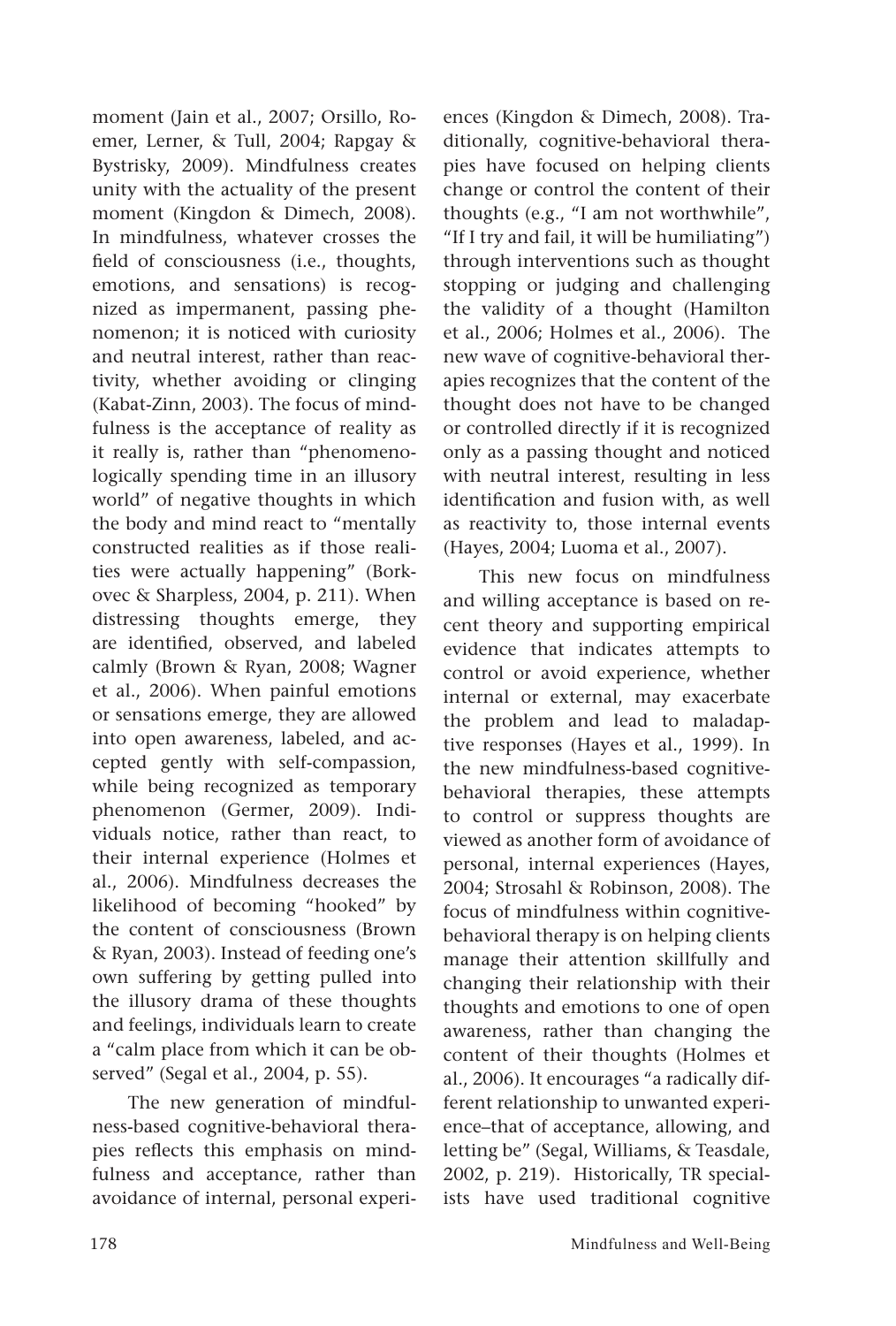therapy strategies to help clients cope with distress by refuting their irrational thoughts or using leisure activities to divert their attention from uncomfortable thoughts and emotions (Carruthers & Hood, 2002). Recent theoretical and empirical evidence suggests that mindfulness-based approaches to emotional regulation may be more helpful.

### **Mindfulness as a CBT Tool to Create a Valued Life**

Although mindfulness, as a standalone practice, contributes to positive emotion and personal growth (Brown et al., 2007), the new third-wave of cognitive-behavioral therapies has integrated mindfulness as a central, intentional component of the therapeutic change process (Baer & Kreitemeyer, 2006). TR professionals that are members of treatment teams using mindfulness-based cognitive-behavioral therapies must have the mindfulness knowledge and skills necessary to cofacilitate this process.

In contemporary mindfulnessbased cognitive-behavioral therapies, "mindfulness skills are not practiced solely for their own sakes, but to facilitate progress toward a life that is meaningful to the client" (Baer & Krietemeyer, 2006, p. 26). Incorporating intentional behavioral change, however, presents a paradox for the professionals incorporating mindfulnessbased cognitive-behavioral therapies into their practice that must be addressed theoretically and practically (Holmes et al., 2006; Roemer, Salters-Pedneault, & Orsillo, 2006). The basic orientation in mindfulness is nonstriving and the witnessing, knowing, and acceptance of reality as it is, rather than a focus on what it is not or what one wants it to be (Kabat-Zinn, 1990). Attachment to something different than what one has, such as less pain and more pleasure, rather than acceptance and awareness of reality as it is, creates chronic dissatisfaction and unhappiness (Robins et al., 2004; Teasdale, Segal, & Williams, 2003). The ability to balance acceptance and change is essential to the success of mindfulnessbased therapies from the perspective of both the practitioner and the client (Holmes et al., 2006).

Most of the mindfulness-based cognitive-behavioral therapies encourage awareness and acceptance of thoughts, emotions, and present realities, while simultaneously taking mindful action (behavioral change) in a valued direction (Borkovec & Sharpless, 2004; Hayes, 2004). Oftentimes, people avoid situations that generate uncomfortable thoughts and emotions, even though engaging in those experiences will bring them closer to what they most value in life (Hayes, Strosahl, Bunting, Twohig, & Wilson, 2004). They attempt to suppress negative internal events, such as thoughts, feelings, memories, and physical sensations, and no longer feel engaged or present for their lives (Hayes et al., 2004). The focus of mindfulness-based therapies is on the creation of a life of meaning consistent with one's core values (i.e., "longterm desired qualities of self and life"; Luoma et al., 2007, p. 17; Roemer et al., 2006). Consistent with the strengthsbased approach, the focus is on creating a life of meaning, not eliminating problems (Hayes & Smith, 2005). These therapies promote a commitment to "values-directed intentional action," mindful awareness, and acceptance of the thoughts and emotions that will inevitably surface (Roemer et al., 2006,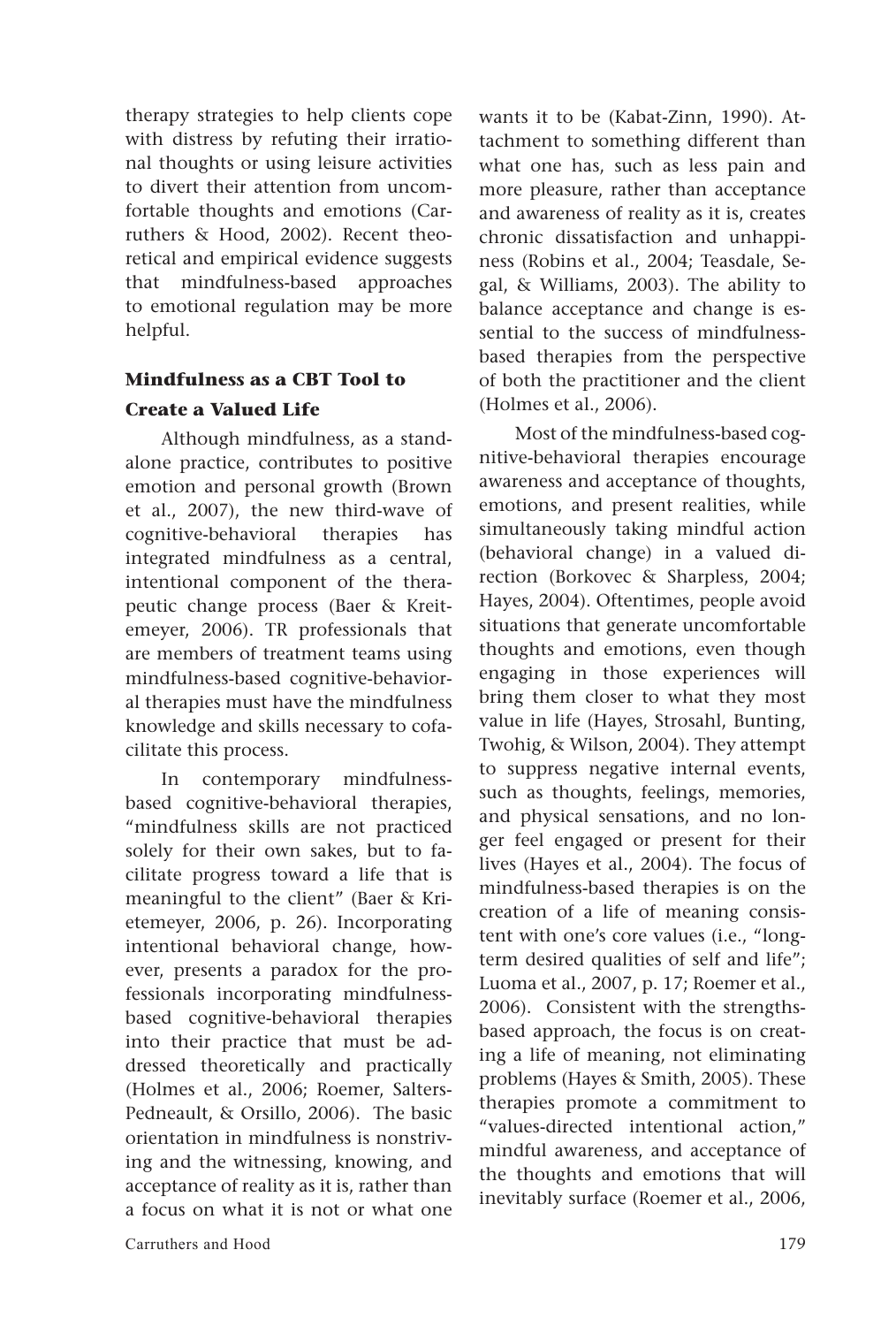p. 64), resulting in open, objective processing of environmental information, and nonreactive, flexible responses to life events (Gardner & Moore, 2007). Consistent with the focus on the nonjudgmental acceptance of reality that is at the heart of mindfulness, individuals are encouraged to enter fully and mindfully into the values-directed activities of their lives without attachment to the outcomes or consequences (Roemer et al., 2006). The full engagement in the actions themselves is inherently valuable (Orsillo et al., 2004); happiness and contentment are found in each passing moment of day-today life, not when a goal is reached or they get somewhere else (Borkovec & Sharpless, 2004; Brown, 2009). The strengths-based approach of mindfulness-based cognitive-behavioral therapies is very consistent with the new strengths-based TR service models (Carruthers & Hood, 2007).

**Brief description of mindfulness-based cognitive-behavioral change processes.** Although the specific interventions used in mindfulnessbased therapies are beyond the scope of this paper, the therapeutic programs share many of the same processes (Roemer et al., 2006) and have significant implications for TR practice. Although some foundational information is presented through the use of literal mechanisms such as lecture and discussion, most mindfulness-based therapies emphasize experiential activity, including exercises, homework, and metaphors, stories, and poetry (see Hayes, Strosahl, & Wilson, 1999; Luoma et al., 2007).

Typically, the therapeutic process begins with an introduction to the relationship between the avoidance of distressing internal experiences, the situations that create those experiences, and the creation of a joyful and meaningful life (Hayes et al., 1999). Clients are helped to develop an awareness that attempts to control or extinguish problems (especially internal experiences) are often ineffective; setting one's direction in valued directions, and then mindfully navigating the thoughts, emotions, and environmental contingencies that emerge is the path to less suffering and greater well-being (Luoma et al., 2007).

Mindfulness is introduced as a vehicle for focusing one's attention, cultivating the willing acceptance of the reality of internal and external experiences, and fully engaging in the dayto-day moments of one's life (Kabat-Zinn, 1990). The concept of cognitive fusion, or becoming "hooked" into thoughts and emotions, is discussed and experienced (Gardner & Moore, 2007; Hayes, 1999). Formal and informal mindfulness techniques are introduced and practiced both in sessions and as homework.

The behavioral change component of mindfulness-based cognitivebehavioral therapies centers on right intentions or values-driven action (Hayes, 1999; Luoma et al., 2007). Central to this process is discovering what clients want their lives to be about (Gardner & Moore, 2007). The day-to-day choices and actions to be taken (behavioral change) will then be integrally connected to these values (Gardner & Moore, 2007).

In the next step of the change process, therapists discuss the importance of constructing a life based on what the client values most. Values are "chosen life directions" and should be uplifting and inspiring (Hayes & Smith, 2005, p. 155). They should be authentically valued by the individual,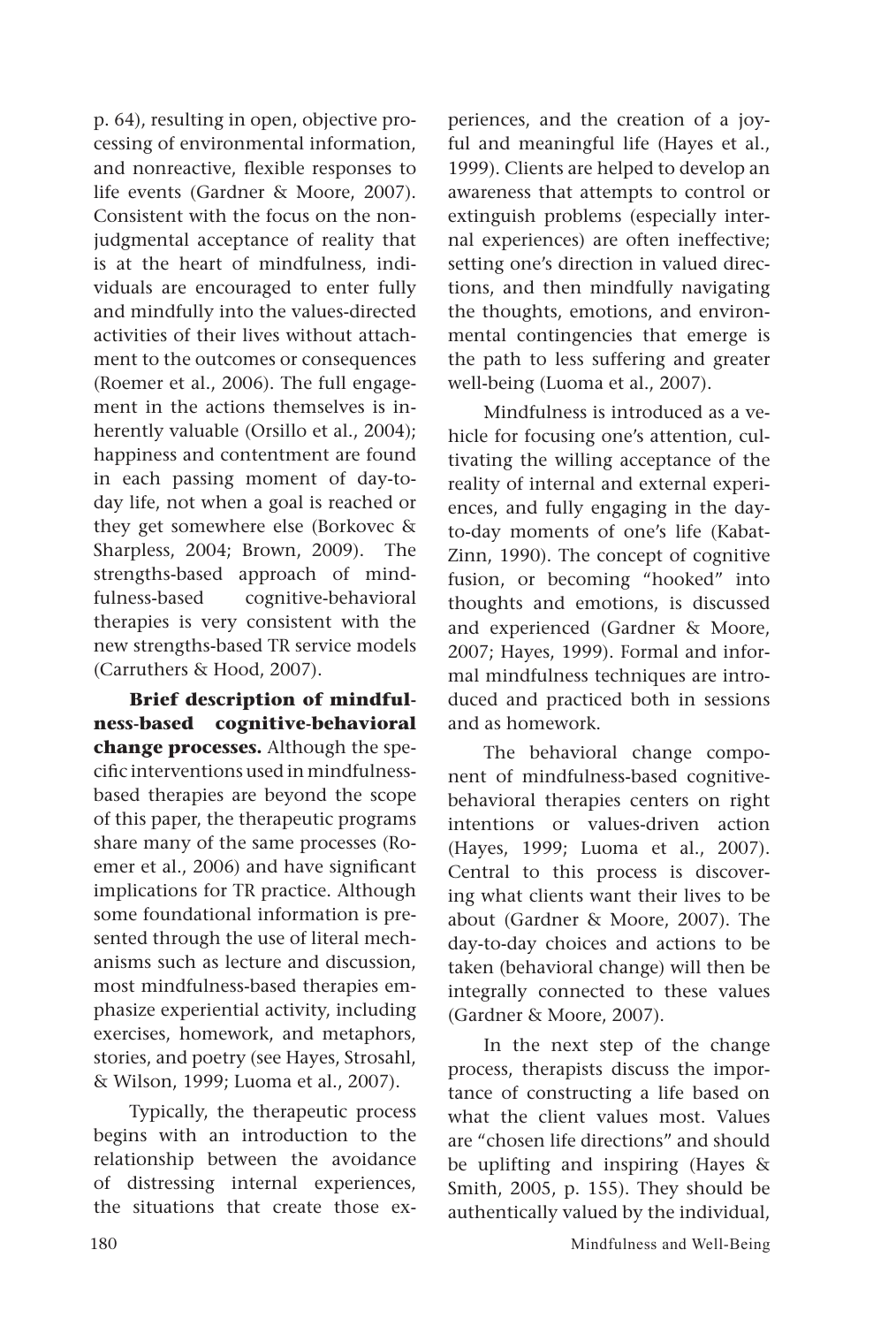not an adoption of socially sanctioned "shoulds," otherwise they will not be inherently reinforcing (Deci & Ryan, 2008). Values are a choice of living a certain way, a quality of self and life, "potentially embodied in every living act" (Luoma et al., 2006, p. 131). Values are never fully attained, but can tie all of the actions of one's life together into a coherent whole (Hayes & Smith, 2005). Examples of values may be to "relate to others lovingly," "live joyfully and freely," "contribute to the betterment of the world," "learn and grow throughout life," or "be healthy and vital." They are not in the future and they are not an outcome; they facilitate living fully in the present moment. People do not have to be pain or problem free to begin the journey; they have to be willing to feel the discomfort and simultaneously take action to create the life they want (Strosahl & Robinson, 2008). Metaphorically, values set the direction for the trip (of life); however, it is the moment-to-moment experience of the journey that is worthwhile (Hayes & Smith, 2005). Once the direction has been set, "it is just a matter of living, moment by moment, day by day, staying true to your values as an act of self-fidelity" (Hayes & Smith, 2005, p. 162).

In mindfulness-based therapies, therapists work with clients to identify their values through values clarification exercises. They often begin with exercises to tap into overarching life values, such as writing a eulogy or epitaph, as well as to have clients identify values in important life domains, such as work, education, relationships, health, recreation and leisure (Strosahl & Robinson, 2008). These values are then prioritized and form the foundation for the establishment of goals and actions (Hayes & Smith, 2005). Values clarification processes often generate uncomfortable internal experiences and serve as a context for awareness and acceptance of those experiences (Hayes, 1999).

Finally, clients are asked to identify their level of commitment to each of the prioritized values statements and necessary changes in behaviors (Hayes & Smith, 2005). Once clients have made a commitment, they develop goals and specific action items that will allow them to live in accordance with their prioritized values. Goals are the attainable events that keep individuals oriented toward their values, so they can live a meaningful life, moment by moment (Hayes & Smith, 2005). Goals should be stated as approach, not avoidance, goals. Multiple action items are generated for each goal. Action items are the concrete actions that one takes to move closer to that which one most values. They are objective and measurable. For example, if the value is to "live joyfully and freely," the goal may be to "engage in leisure activities that express my true self," and the action item may be to "participate in a drum circle one day a week."

Committed action starts small and then builds to "larger and larger patterns of effective action" (Hayes, 2004, p. 22). Action items should be prioritized for each goal, be attainable, and be intrinsically reinforcing, leading to either positive emotion or the sense of accomplishment and satisfaction achieved through living in accordance with one's values (Wilson & DeFrene, 2008). Clients identify potential barriers (including psychological resistance) and mindfulness skills that can be used to defuse from and accept their thoughts and emotions when they arise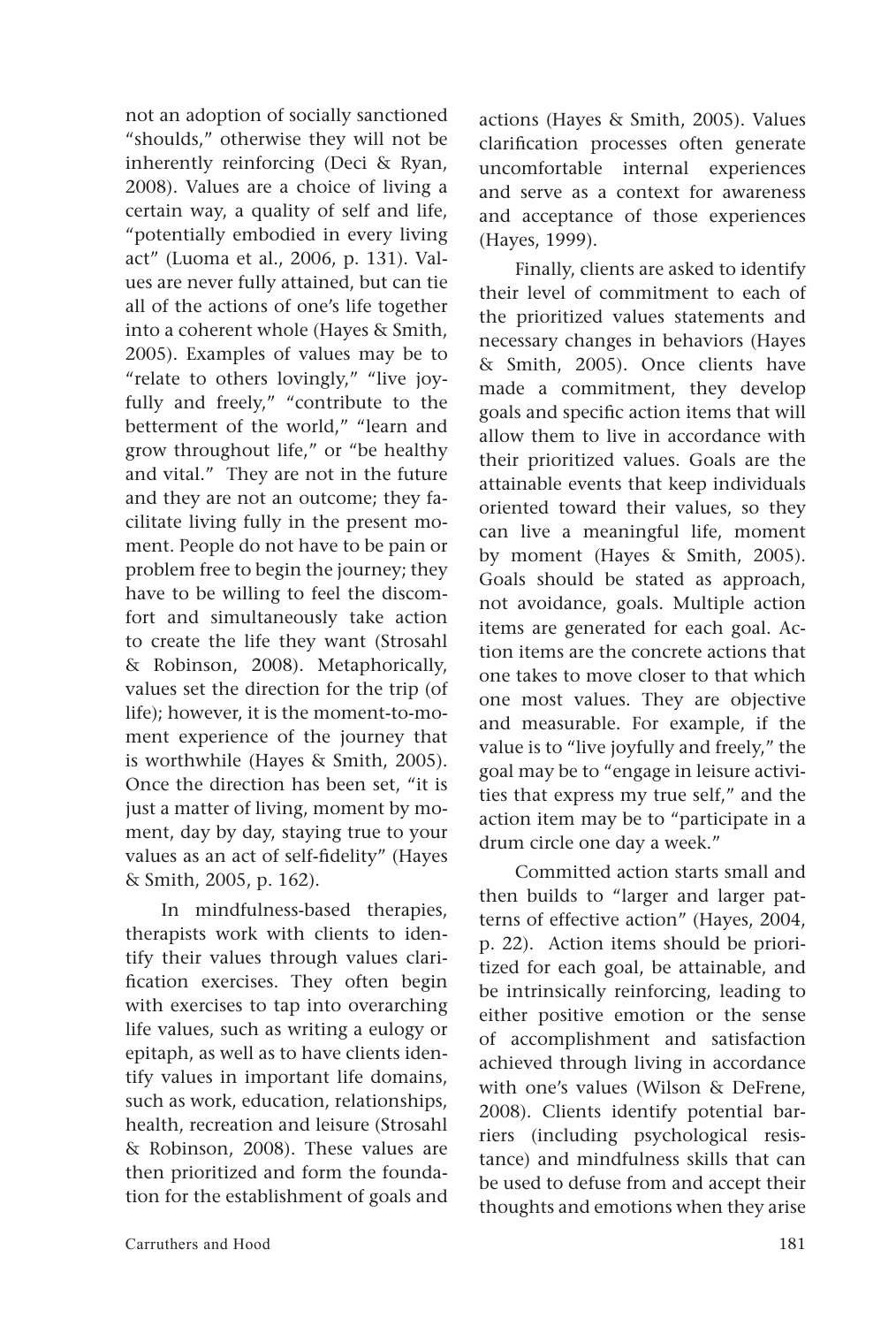(Hayes & Smith, 2005). As individuals take values-driven action, they practice mindful awareness and acceptance of internal experiences and full engagement in their lives.

Clients are also taught to mindfully deal with setbacks. Oftentimes after a setback or breaking of the commitment, individuals may respond with thoughts of "I can't do this" and feelings of sadness or disappointment, which may result in surrender (Luoma et al., 2007). Instead, when there is a setback, clients are encouraged to notice the thoughts, feel the feelings, and renew the commitment (Luoma et al., 2007). Committed action requires the "ongoing choosing and rechoosing of a direction," and is much like choosing to return to the breath in meditation; "when we wander from our committed action, we see it and return" (Wilson & DeFrene, 2008, p. 69).

The processes of cognitive-behavioral change, including values-clarification, goal setting, action plans, and barrier identification and resolution, are familiar to TR practice. The incorporation of mindfulness as a means of negotiating successfully desired behavioral change introduces a new, potentially powerful, element into the therapeutic process.

#### **Implications**

TR practitioners, with their focus on helping clients increase positive emotion, reduce suffering, and cultivate strengths and capacities, may benefit from incorporating the theoretical and applied principles and processes of mindfulness-based cognitive-behavioral therapies into their practice. At the very least, it is important that TR practitioners be informed about the new mindfulness-based cognitive-behavioral therapies. Mindfulness- and acceptance-based cognitive-behavioral therapies are becoming a widely practiced and researched treatment approach (Baer & Krietemeyer, 2006: Siegel, 2010). TR practitioners must be able to understand the most current therapeutic approaches, especially when the approaches are practiced in a treatment setting with which they are affiliated.

Most fundamentally, TR practitioners can contribute directly to clients' acquisition of mindfulness skills by teaching clients formal (e.g., stationary and movement meditation) mindfulness practices. TR professionals are often introduced to formal mindfulness facilitation techniques, such as meditation, tai chi, qigong, yoga, and Pilates, as part of their academic preparation, but may benefit from obtaining specialized certifications for advanced practice (Austin, 2009; Dattilo & McKenney, 2011). Some scholars suggest that instructors should have their own formal mindfulness practice; minimally instructors should be well grounded in the philosophy and techniques of the practice that they are instructing (Dimidjian & Linehan, 2003). Much research evidence supports the contributions of formal mindfulness interventions to the subjective and psychological wellbeing of clients (Brown, 2009; Brown et al., 2007). TR professionals should be well prepared to implement these interventions.

 TR practitioners can also incorporate the principles of mindfulness-based cognitive-behavioral therapy into their psycho-educational programs. TR practitioners are expected to have competence in the delivery of stress management interventions (National Council for Therapeutic Recreation Certification, 2011). TR coping skills and stress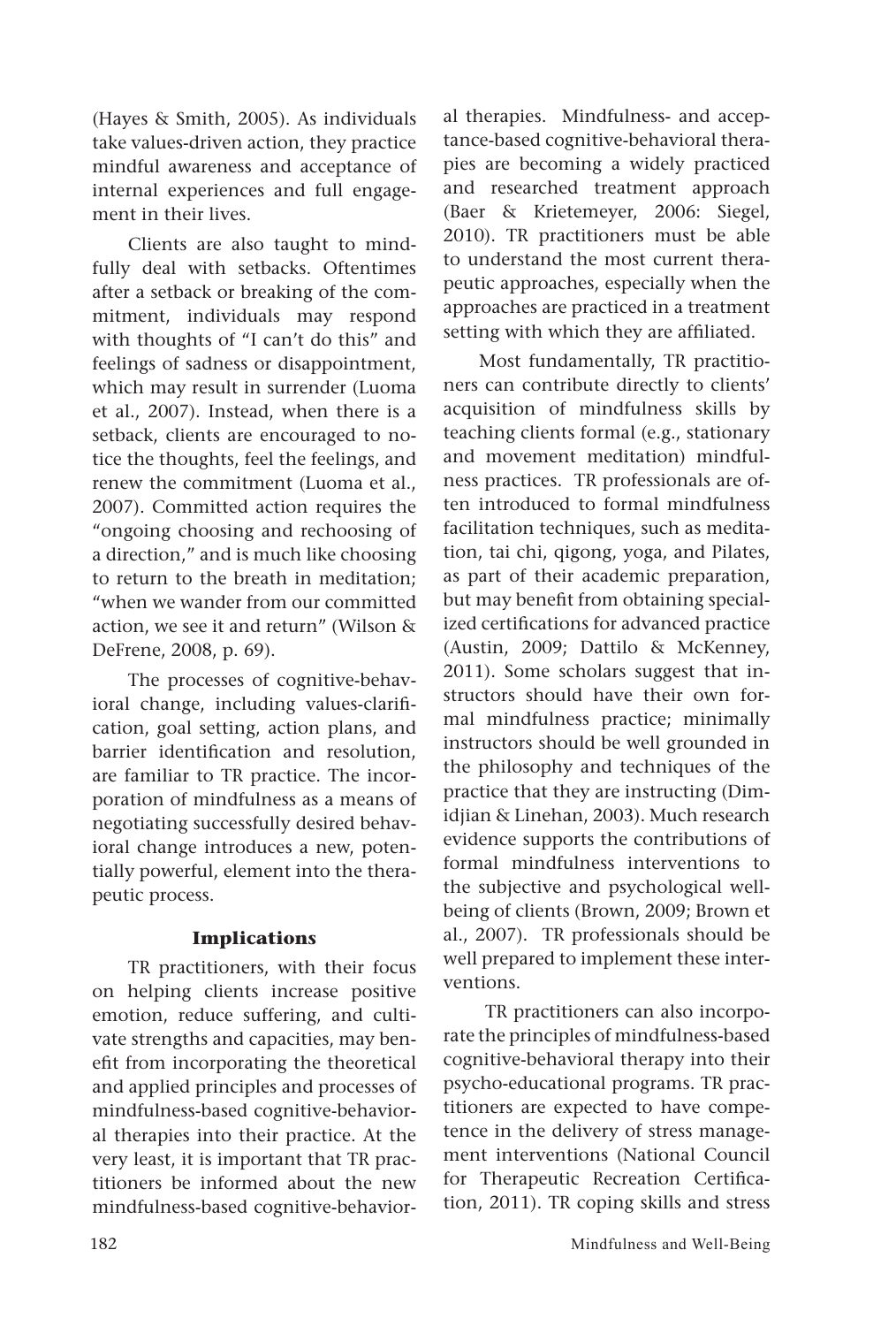management programs often focus on the reduction of suffering or distress and the elevation of positive emotion (Hood & Carruthers, 2002). TR practitioners well-versed in mindfulnessbased cognitive-behavioral approaches can more effectively help clients identify how their internal experiences (i.e., thoughts, emotions, sensations) and their reactions to the experiences contribute to their suffering, as well as learn constructive, mindful approaches to navigate internal experiences. Additionally, TR practitioners can help clients elevate the positive emotion in their lives through the intentional use of informal mindfulness practices. Through TR, clients can learn to be more fully present for and savor the positive qualities of their leisure and other life experiences.

Finally, mindfulness and the "Third Wave" of mindfulness-based cognitive-behavioral therapies focus on cultivating the strengths of clients and their ability to experience rich and meaningful lives. They help clients develop the willingness and skills to embrace all of life's experiences and to grow as a result, rather than attempting to control or avoid internal and external experiences. Mindfulness-based cognitive- behavioral therapies have significant implications for the design and implementation of TR leisure education programs. Through leisure education, clients can identify leisure activities and experiences they can put into their lives that will help them build happy, growth-filled, valued lives. Mindfulness can be used throughout the process. After clients identify mindfully what they envision for their lives and develop goals, they are assisted in identifying incremental actions that will move them toward their leisure goals (Lejuez, Hopko, & Hopko, 2001). The initial actions or activities should be small and immediately reinforcing, helping the clients to savor the experiences. When internal experiences surface that threaten the accomplishment of the goals, clients practice their mindfulness skills (i.e., awareness, acceptance, equanimity, and compassion) to address these internal experiences and then redirect their attention back to their actions. Clients are also encouraged to be fully present for the activity and their authentic reactions to it in order to make open, flexible assessments and adjustments. Finally, TR practitioners can help clients learn how to mindfully return to their intended action if they become sidetracked or discouraged, maintaining their journey toward greater well-being through leisure.

Although mindfulness interventions are often a component of TR practice, there is very little research in the TR literature on the efficacy of the interventions. One of the few exceptions is a TR study examining the impact of involvement in a yoga program on the physical strength and coping of adult caregivers (Van Puymbroeck, Payne, & Hsieh, 2007). The authors reported an increase in physical strength and a trend toward improvement in coping. Van Puymbroeck and Hsieh (2010) examined also the impact of a TR mindfulness-based stress reduction (MBSR) program and found the program reduced the negative impact of caregiving on the psychological wellbeing of adult caregivers. The authors of these preliminary studies called for additional research on the efficacy of these and other mindfulness-based TR interventions. Specifically, they called for larger and longer studies with ade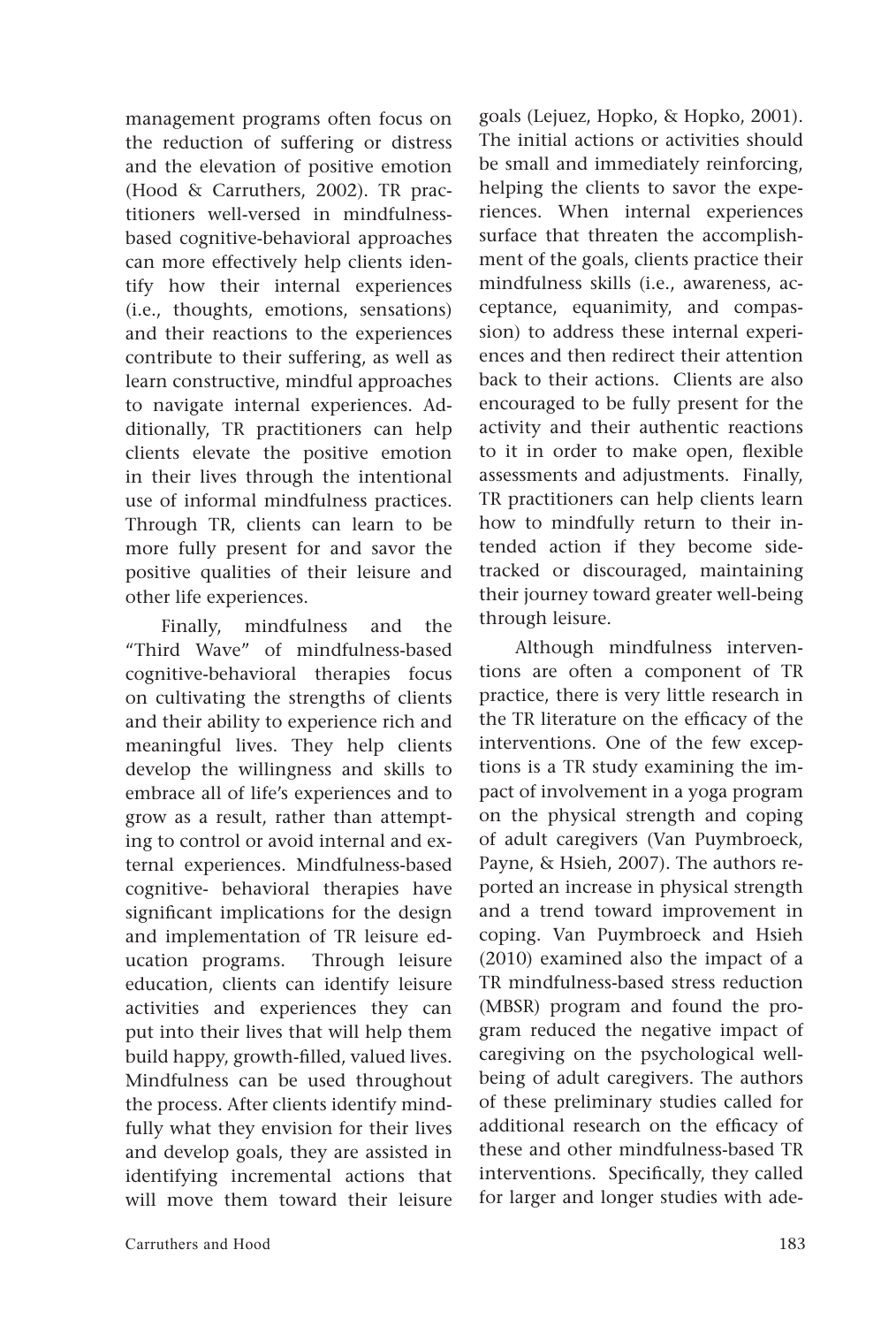quate controls. Given the prevalence of the use of mindfulness practices in TR

and the potential for therapeutic benefit, it is imperative that more research be conducted.

#### **References**

- Alexander, C., Chandler, H., Langer, E., Newman, R., & Davies, J. (1989). Transcendental meditation, mindfulness, and longevity: An experimental study with the elderly. *Journal of Personality and Social Psychology, 57*, 950-964.
- Austin, D. (2009). *Therapeutic recreation processes and techniques* (6th ed.). Urbana, IL: Sagamore.
- Baer, R. (2003). Mindfulness training as a clinical intervention: A conceptual and empirical review. *Clinical Psychology: Science and Practice, 10*, 125-143.
- Baer, R., & Krietemeyer, J. (2006). Overview of mindfulness- and acceptance-based treatment approaches. In R. Baer (Ed.), *Mindfulness-based treatment approaches: Clinician's guide to evidence base and applications* (pp. 3-27). New York, NY: Elsevier.
- Borkovec, T., & Sharpless, B. (2004). Generalized anxiety disorder: Bringing cognitive-behavioral therapy into the valued present. In S. Hayes, V. Follette, & M. Linehan (Eds.), *Mindfulness and acceptance: Expanding the cognitive-behavioral tradition* (pp. 209-242). New York: The Guilford Press.
- Borrie, W., & Roggenbuck, J. (2001). The dynamic, emergent, and multi-phasic nature of on-site wilderness experiences. *Journal of Leisure Research, 33*, 207-228.
- Brazier, A., Mulkins, A., & Verhoef, M. (2006). Evaluating yogic breathing and meditation intervention for individuals living with HIV/AIDS. *American Journal of Health Promotion, 20*, 192-195.
- Brown, D. (2009). *Mastery of the mind East and West: Excellence in being and doing and everyday happiness*. Annals of the New York Academy of Sciences, 1172, 231-251.
- Brown, K., & Ryan, R. (2003). The benefits of being present: Mindfulness and its role in psychological well-being. *Personality and Social Psychology, 84*, 822-848.
- Brown, K., Ryan, R., & Creswell, J. (2007). Mindfulness: Theoretical foundations and evidence for its salutary effects. *Psychological Inquiry, 18*, 211-237.
- Bryant, F., & Veroff, J. (2007). *Savoring: A new model of positive experience.* Mahway, NJ: Lawrence Erlbaum Associates.
- Caldwell, K., Harrison, M., Adams, M., & Triplett, N. (2009). Effect of Pilates and taiji quan training on self-efficacy, sleep quality, mood, and physical performance of college students. *Journal of Bodywork and Movement Therapies, 13*, 155-163.
- Caldwell, K., Harrison, M., Adams, M., Quin, R., & Greeson, J. (2010). Developing mindfulness in college students through movement-based courses: Effects on self-regulatory self-efficacy, mood, stress, and sleep quality. *Journal of American College Health, 58*, 433-442.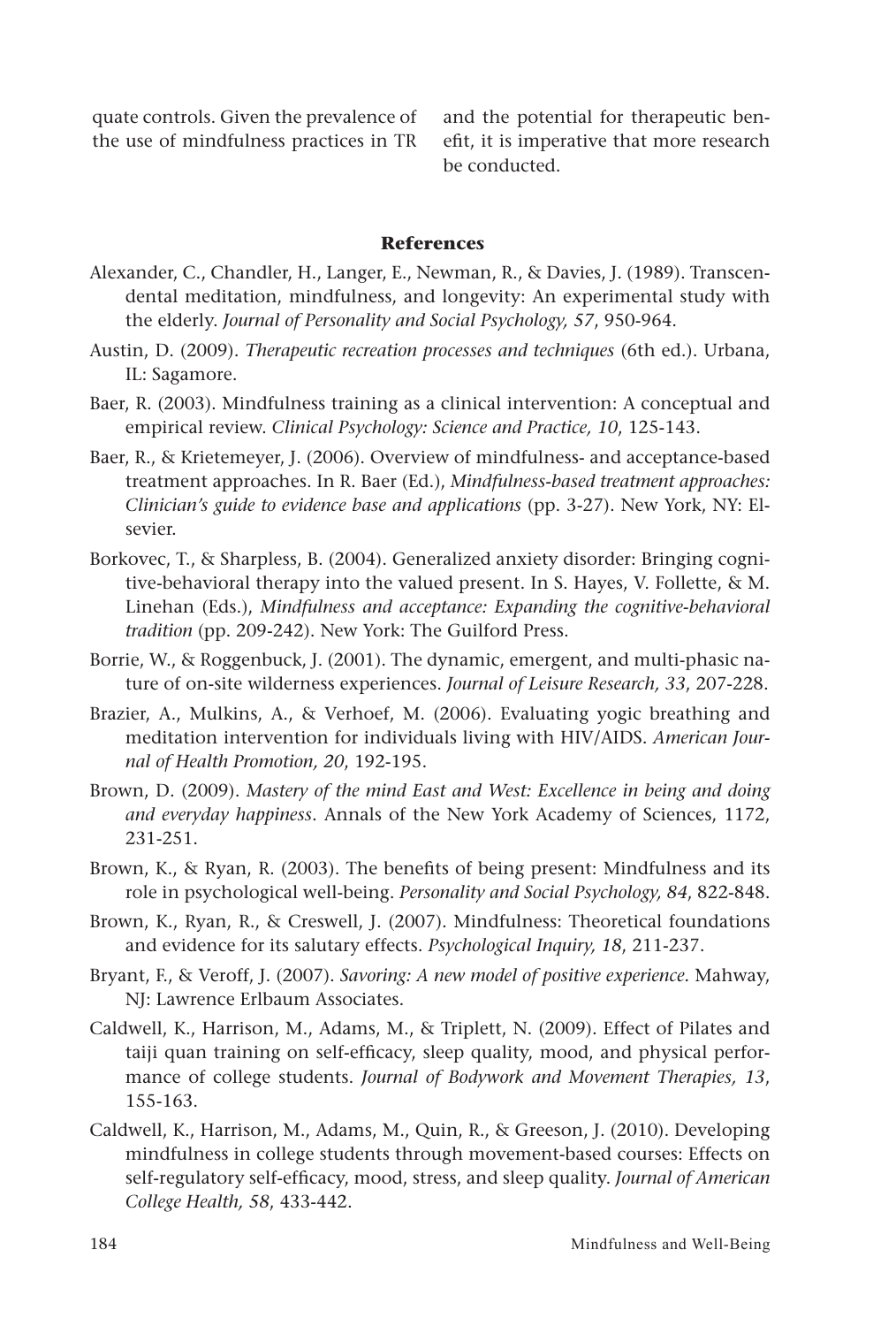- Carmody, J., & Baer, R. (2008). Relationships between mindfulness practice and levels of mindfulness, medical and psychological symptoms and well-being in a mindfulness-based stress reduction program. *Journal of Behavioral Medicine, 31*, 23-33.
- Carmody, J., Reed, G., Kristeller, J., & Merriam, P. (2008). Mindfulness, spirituality, and health-related symptoms. *Journal of Psychosomatic Research, 64*, 393-403.
- Carruthers, C., & Hood, C. (in press). Cognitive-behavioral counseling techniques. In H. Porter & j. burlingame (Eds.), *Recreational therapy handbook of practice: ICF-based diagnosis and treatment*. Enumclaw, WA: Idyll Arbor Publishing.
- Carruthers, C., & Hood, C. (2002). Coping skills program for individuals with alcoholism. *Therapeutic Recreation Journal, 36*, 154-171.
- Carruthers, C., & Hood, C. (2004). The power of the positive: Leisure and wellbeing. *Therapeutic Recreation Journal*: Special Issue on Health and Health Promotion, 38, 225-245.
- Carruthers, C., & Hood, C. (2007). Building a life of meaning through TR: The Leisure and Well-Being model: Part I. *Therapeutic Recreation Journal, 41*, 276-297.
- Cohen, J., Laskowski, C., & Rambur, B. (2008). The experience of movement meditation: A dance of rhythmic paradox and time. *International Journal for Human Caring, 12*, 65-73.
- Csikszentmihalyi, M. (1990). *Flow: The psychology of optimal experience*. New York: Harper Perennial.
- Dattilo, J., & McKenney, A. (2011). *Facilitation techniques in therapeutic recreation* (2nd ed.). State College, PA: Venture.
- Deci, E., & Ryan, R. (2008). Self-determination theory: A macrotheory of human motivation, development, and health. *Canadian Psychology, 49*, 182-185.
- Diener, E., & Biswas-Diener, R. (2008). *Happiness: Unlocking the mysteries of psychological wealth.* Malden, MA: Blackwell Publishing.
- Dimidjian, S., & Linehan, M. (2003). Defining an agenda for future research on the clinical application of mindfulness practice. *Clinical Psychology: Science and Practice, 10*, 166-171.
- Dobkin, P. (2008). Mindfulness-based stress reduction: What processes are at work? *Complementary Therapies in Clinical Practice, 14*, 8-16.
- Fredrickson, B. (2009). *Positivity.* New York: Crown Publishers.
- Fredrickson, B., Coffey, K., Pek, J., Cohn, M., & Finkel, S. (2008). Open hearts build lives: Positive emotion, induced through loving-kindness meditation, build consequential personal resources. *Journal of Personality and Social Psychology, 95*, 1045-1062.
- Frisch, M. (2006). *Quality of life therapy: Applying a life satisfaction approach to positive psychology and cognitive therapy.* Hoboken, NJ: John Wiley and Sons.
- Gardner, F., & Moore, Z. (2007). *The psychology of enhancing human performance: The mindfulness-acceptance-commitment (MAC) approach*. New York: Springer.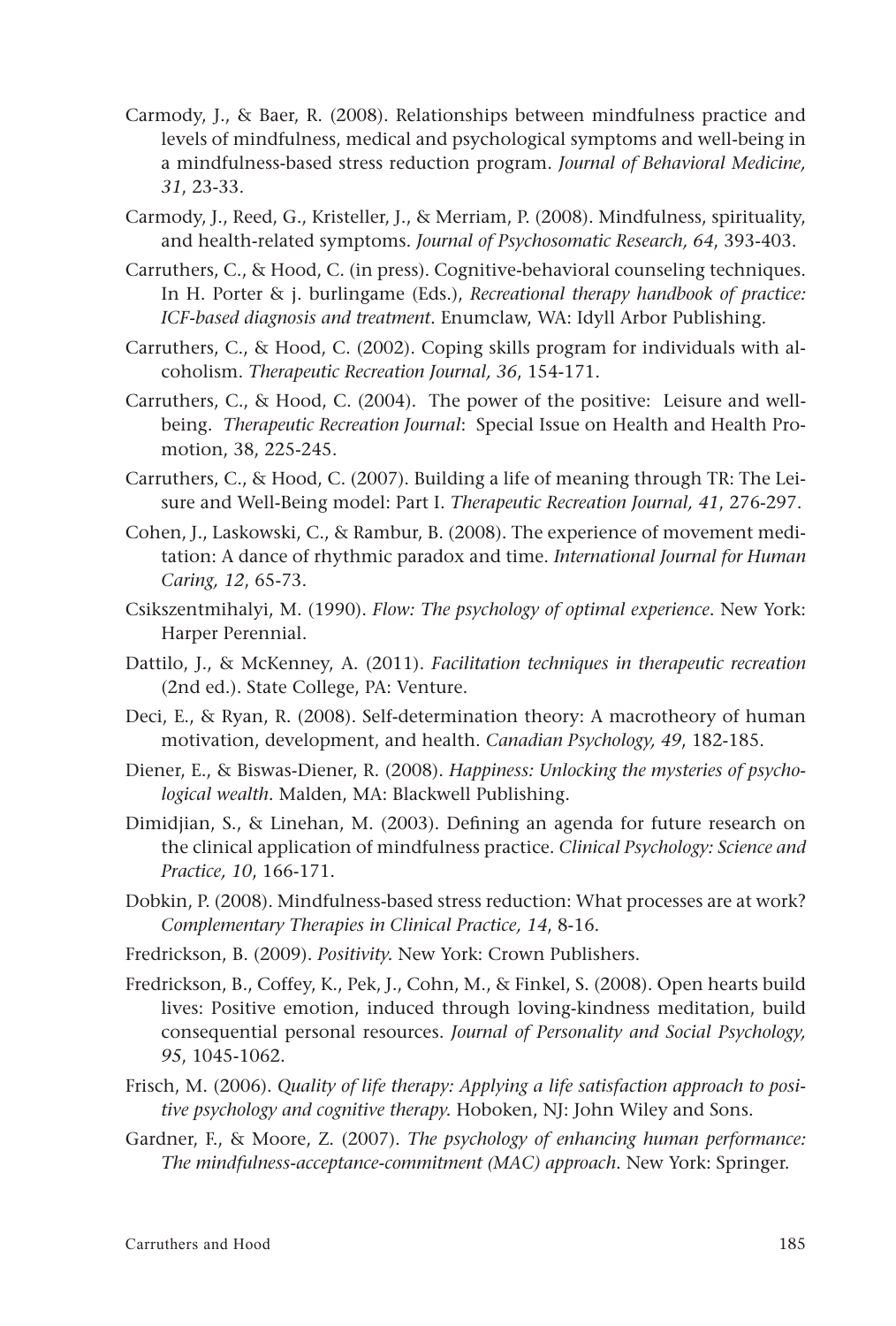- Germer, C. (2005). Teaching mindfulness in therapy. In C. Germer, R. Siegel, & P. Fulton (Eds.), *Mindfulness in psychotherapy* (pp. 113-129). New York, NY: Guildford Press.
- Germer, C. (2009). *The mindful path to self-compassion: Freeing yourself from destructive thoughts and emotions.* New York, NY: Guildford Press.
- Gim, J. (2009). Toward a quality leisure experience: The practice of mindfulness. *World Leisure, 2*, 105-109.
- Greeson, J. (2009). Mindfulness research update: 2008. *Complementary Health Practice Review, 14*, 10-18.
- Grossman, P., Niemann, L. Schmidt, S., & Walach, H. (2004). Mindfulness-based stress reduction and health benefits: A meta-analysis. *Journal of Psychosomatic Research, 57*, 35-43.
- Hamilton, N., Kitzman, H., & Guyotte, S. (2006). Enhancing health and emotion: Mindfulness as a missing link between cognitive therapy and positive psychology. *Journal of Cognitive Psychotherapy: An International Quarterly, 20*, 123-134.
- Hayes, S. (2004). Acceptance and Commitment Therapy and the new behavior therapies: Mindfulness, acceptance and relationship. In S. Hayes, V. Follette, & M. Linehan (Eds.), *Mindfulness and acceptance: Expanding the cognitive-behavioral tradition* (pp. 1-30). New York: The Guilford Press.
- Hayes, S., & Smith, S. (2005). *Get out of your mind and into your life.* Oakland, CA: New Harbinger Publications.
- Hayes, S., & Wilson, K. (2003). Mindfulness: Methods and process. *Clinical Psychology: Science and Practice, 10*, 161-165.
- Hayes, S., Strosahl, K., & Wilson, K. (1999). *Acceptance and Commitment Therapy: An experiential approach to behavioral change.* New York: The Guilford Press.
- Hayes, S., Strosahl, K., Bunting, K., Twohig, M., & Wilson, K. (2004). What is Acceptance and Commitment Therapy? In S. Hayes & K. Strosahl (Eds.), *A practical guide to Acceptance and Commitment Therapy* (pp. 3-29). New York: Springer.
- Heintzman, P. (2010). Nature-based recreation and spirituality: A complex relationship. *Leisure Sciences, 32*, 72-89.
- Holmes, P., Georgescu, S., & Liles, W. (2006). Further delineating the applicability of acceptance and change to private responses: The example of Dialectical Behavior Therapy. *The Behavior Analyst Today, 7*, 311-324.
- Hood, C., & Carruthers, C. (2002). Coping skills theory as an underlying framework for TR services. *Therapeutic Recreation Journal, 36*, 137-153.
- Hood, C., & Carruthers, C. (2007). Enhancing leisure experience and developing resources: The Leisure and Well-Being model, Part II. *Therapeutic Recreation Journal, 41*, 298-325.
- Jain, S., Shapiro, S., Swanick, S., Roesch, S., Mills, P., Bell, I., & Schwartz, G. (2007). A randomized controlled trial of mindfulness meditation versus relaxation training effects on distress, positive states of mind, rumination, and distraction. *Annals of Behavioral Medicine, 33*, 11-21.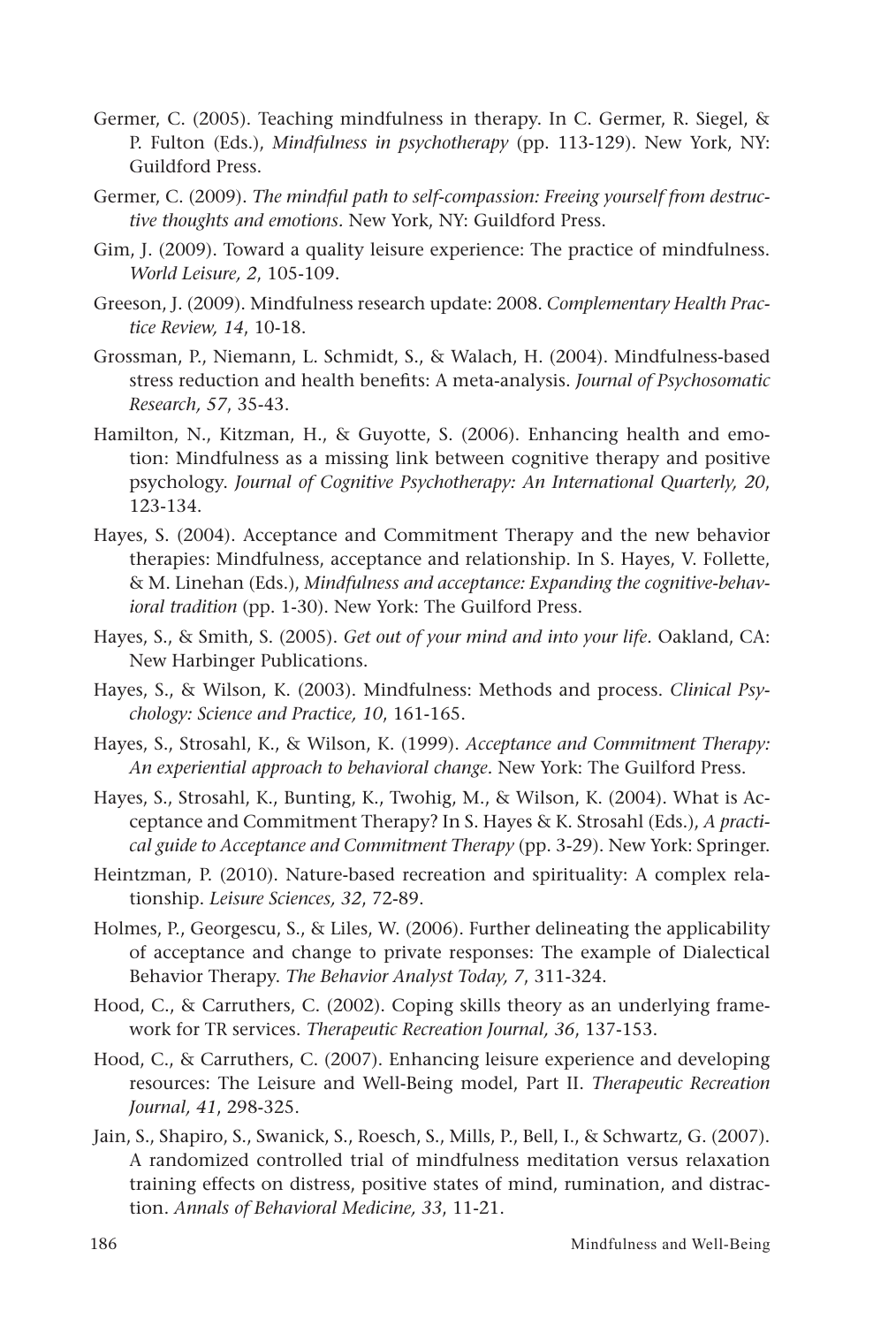- Joseph, S., & Linley, P. (2006). *Positive therapy: A meta-theory for positive psychological practice.* New York: Routledge.
- Kabat-Zinn, J. (1982). An outpatient program in behavioral medicine for chronic pain patients based on the practice of mindfulness meditation. *General Hospital Psychiatry, 4*, 33-47.
- Kabat-Zinn, J. (1990). *Full catastrophe living: Using the wisdom of your body and mind to face stress, pain, and illness.* New York: Dell.
- Kabat-Zinn, J. (2003). Mindfulness-based interventions in context: Past, present, and future. *Clinical Psychology: Science and Practice, 10*, 144-156.
- Kee, Y., & Wang, C. (2008). Relationships between mindfulness, flow dispositions and mental skills adoption: A cluster analytic approach. *Psychology of Sport and Exercise, 9*, 393-411.
- Keyes, C., & Lopez, S. (2002). Toward a science of mental health: Positive directions in diagnosis and interventions. In C. Snyder & S. Lopez (Eds.), *Handbook of positive psychology* (pp. 45-59). New York: Oxford University Press.
- Kingdon, D., & Dimech, A. (2008). Cognitive and behavioral therapies: The state of the art. *Psychiatry, 7*, 217-220.
- Kostanski, M., & Hassed, C. (2008). Mindfulness as a concept and a process. *Australian Psychologist, 43*, 15-21.
- Lakey, C., Kernis, M., Heppner, W., & Lance, C. (2008). Individual differences in authenticity and mindfulness as predictors of verbal defensiveness. *Journal of Research in Personality, 42*, 230-238.
- Langer, E. (1997). *The power of mindful learning.* Cambridge, MA: Perseus Books.
- Langer, E. (2005). Well-being: Mindfulness versus positive evaluation. In S. Lopez & C. Snyder (Eds.), *Oxford handbook of positive psychology* (2nd ed.) (pp. 279- 294). New York, NY: Oxford University Press.
- Lejuez, C., Hopko, D., & Hopko, S. (2001). A brief behavioral activation treatment for depression. *Behavior Modification, 25*, 255-287.
- Li, F., Duncan, T., Duncan, S., McAuley, E., Chaumeton, N., & Harmer, P. (2001). Enhancing the psychological well-being of elderly individuals through Tai Chi exercise: A latent growth curve analysis. *Structural Equation Modeling, 8*, 53-83.
- Lu, C., Tito, J., & Kentel, J. (2009). Eastern movement disciples (EMDs) and mindfulness: A new path to subjective knowledge in Western physical education. *Quest, 63*, 353-370.
- Ludwig, D., & Kabat-Zinn, J. (2008). Mindfulness in medicine. *Journal of the American Medical Association, 300*, 1350-1352.
- Luoma, J., Hayes, S., & Walser, R. (2007). *Learning ACT: An Acceptance and Commitment Therapy skills-training manual for therapists*. Oakland, CA: New Harbinger.
- Lyubomirsky, S. (2008). *The how of happiness: A scientific approach to getting the life you want.* New York: The Penguin Press.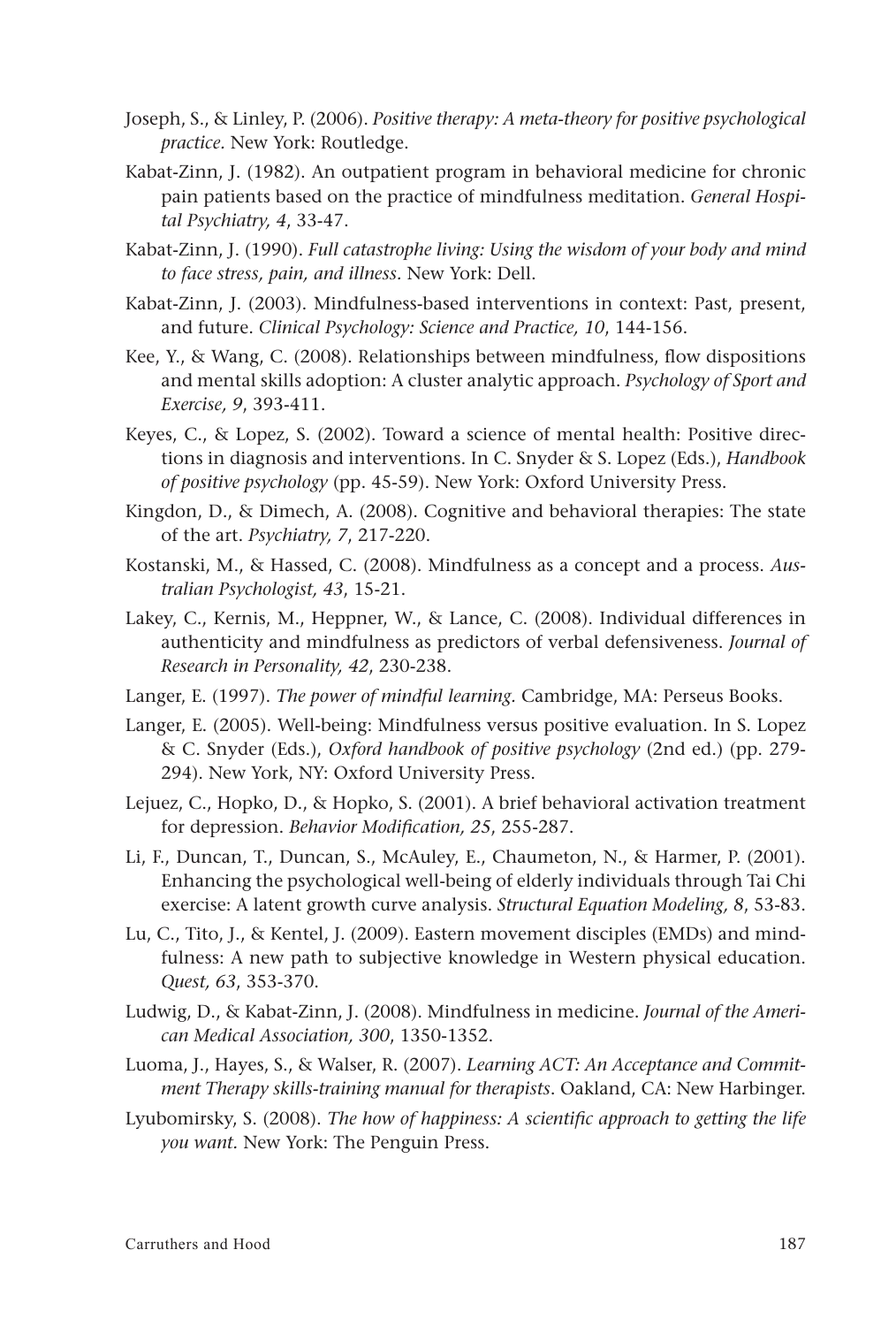- Ma, S., & Teasdale, J. (2004). Mindfulness-based cognitive therapy for depression: Replication and exploration of differential relapse prevention effects. *Journal of Consulting and Clinical Psychology, 72*, 31-40.
- National Council for Therapeutic Recreation Certification (2011). *Certification standards.* Retrieved from http://www.nctrc.org/cbtexam.htm
- Nyklicek, I., & Kuijpers, K. (2008). Effects of mindfulness-based stress reduction intervention on psychological well-being and quality of life: Is increased mindfulness indeed the mechanism? *Annals of Behavioral Medicine, 35*, 331- 340.
- Pollard, E., & Rosenberg, M. (2003). The strength-based approach to child wellbeing: Let's begin with the end in mind. In M. Bornstein, L. Davidson, C. Keyes, & K. Moore (Eds.), *Well-being: Positive development across the life course*  (pp. 13-22). Mahwah, NJ: L. Erlbaum.
- Orsillo, S., Roemer, L., Lerner, J., & Tull, M. (2004). Acceptance, mindfulness, and cognitive-behavioral therapy: Comparisons, contrasts, and application to anxiety. In S. Hayes, V. Follette, & M. Linehan (Eds.), *Mindfulness and acceptance: Expanding the cognitive-behavioral tradition* (pp. 66-96). New York: The Guilford Press.
- Posadzki, P., & Parekh, S. (2009). Yoga and physiotherapy: A speculative review and conceptual synthesis. *Chinese Journal of Integrative Medicine, 15*, 66-72.
- Posadzki, P., Parekh, S., & Glass, N. (2010). Yoga and Qigong in the psychological prevention of mental health disorders. *Chinese Journal of Integrative Medicine, 1*6, 80-86.
- Rapgay, L., & Bystrisky, A. (2009). Classical mindfulness: An introduction to its theory and practice for clinical populations. *Annals of the New York Academy of Sciences, 1172*, 148-162.
- Robins, C., Schmidt, H., & Linehan, M. (2004). Dialectical behavior therapy: Synthesizing radical acceptance with skillful means. In S. Hayes, V. Follette, & M. Linehan, (Eds.), *Mindfulness and acceptance: Expanding the cognitive-behavioral tradition* (pp. 30-44). New York: The Guilford Press.
- Roemer, L., & Orsillo, S. (2003). Mindfulness: A promising intervention strategy in need of further study. *Clinical Psychology: Science and Practice, 10*, 172-178.
- Roemer, L., & Orsillo, S. (2007). An open trial of an acceptance-based behavior therapy for generalized anxiety disorder. *Behavior Therapy, 38*, 72-85.
- Roemer, L., Salters-Pedneault, K., & Orsillo, S. (2006). Incorporating mindfulnessand acceptance-based strategies in the treatment of generalized anxiety disorder. In R. Baer (Ed.), *Mindfulness-based treatment approaches: Clinician's guide to evidence base and applications* (pp. 52-73). New York: Academic Press.
- Salmon, P., Lush, E., Jablonski, M., & Sephton, S. (2009). Yoga and mindfulness: Clinical aspects of an ancient mind/body practice. *Cognitive and Behavioral Practice, 16*, 59-72.